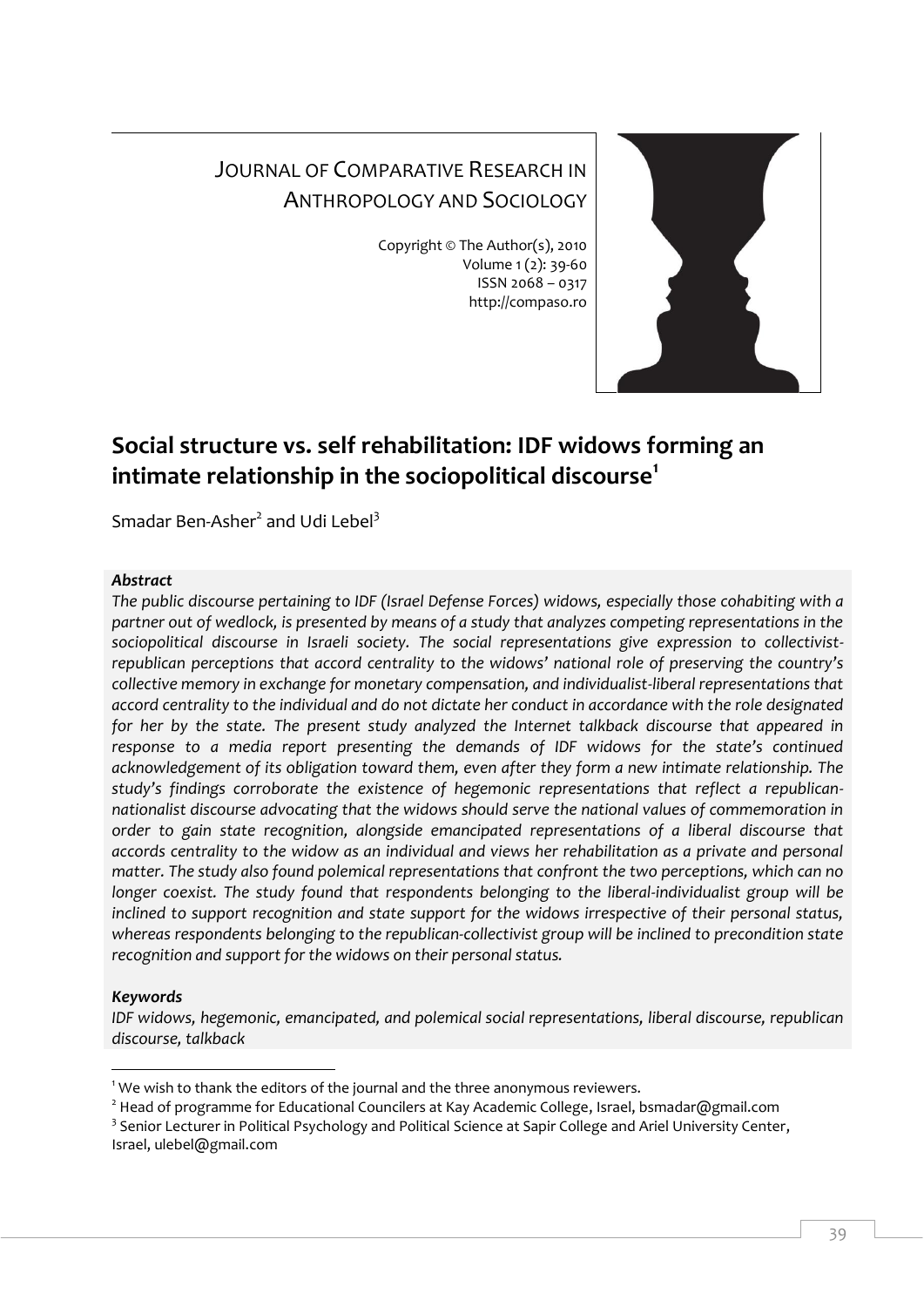## **Purpose of the study**

The present study examines competing representations of a socio-political discourse in Israeli society, by means of the public perception of IDF widows who form a new intimate relationship as a test case.

In recent years IDF widows have started to protest against the law whereby they lose their entitlement to rehabilitation once they remarry and their new relationship is formalized. This stipulation led many widows to refrain from formalizing their new relationship in order not to lose state support and the state's symbolic recognition of their situation. By means of this stipulation the state conveys a message that the widows' continued entitlement to state support is contingent on non-rehabilitation of their personal life should they choose to formalize their new intimate relationship. Today, many of the widows view this policy as one that is focused on the needs of the collective, and consigns them to the role of 'widows on duty' in accordance with the perception of the establishment. The public organization that emerged with demands for the removal of this stipulation presents a clear position that the state should advance the widows' personal rehabilitation. Adjusting to the difficult reality of loss and bereavement is also manifested in their emotional-psychological ability to form a new intimate relationship. Numerous studies conducted during the past twenty years describe bereavement by means of the Two-Track Model of Bereavement, which comprises an individual's coping along two separate tracks: returning to functional routine and adjusting to the new situation, alongside inner and psychological grieving in which an ongoing attachment to and dialogue with the deceased is maintained and attended by profound pain, grief, and an experience of loss and absence (Rubin, 1999a).

The perception of the widows living with grief and loss while at the same time returning to function, as far as possible, in normative society, including forming a new intimate relationship, originates in the recognition that the effects of loss do not end with a marriage ceremony, and that different aspects of ongoing mourning are part of an inner experience that continues throughout the widows' life (Witztum, 2004).

The public discourse that developed in the wake of the public confrontation between the widows and the state institutions can be viewed as part of a social bargaining in the postmodern era (Yatziv, 2003). The struggle is between a republicancollectivist perception, whereby social policy should support a civil-social order that serves collective interests, and a liberal-individualist perception, whereby the role of social policy is to enable every individual to realize his or her needs, whatever they may be (Rosenhek, 2007).

The present article will focus on identifying the competing social value systems in Israel at the beginning of the twenty-first century on the issue of the state's responsibility and commitment toward IDF widows who form a new intimate relationship. The public discourse will be examined by means of the Social Representation Theory developed by Moscovici (1961; 1976; 1984).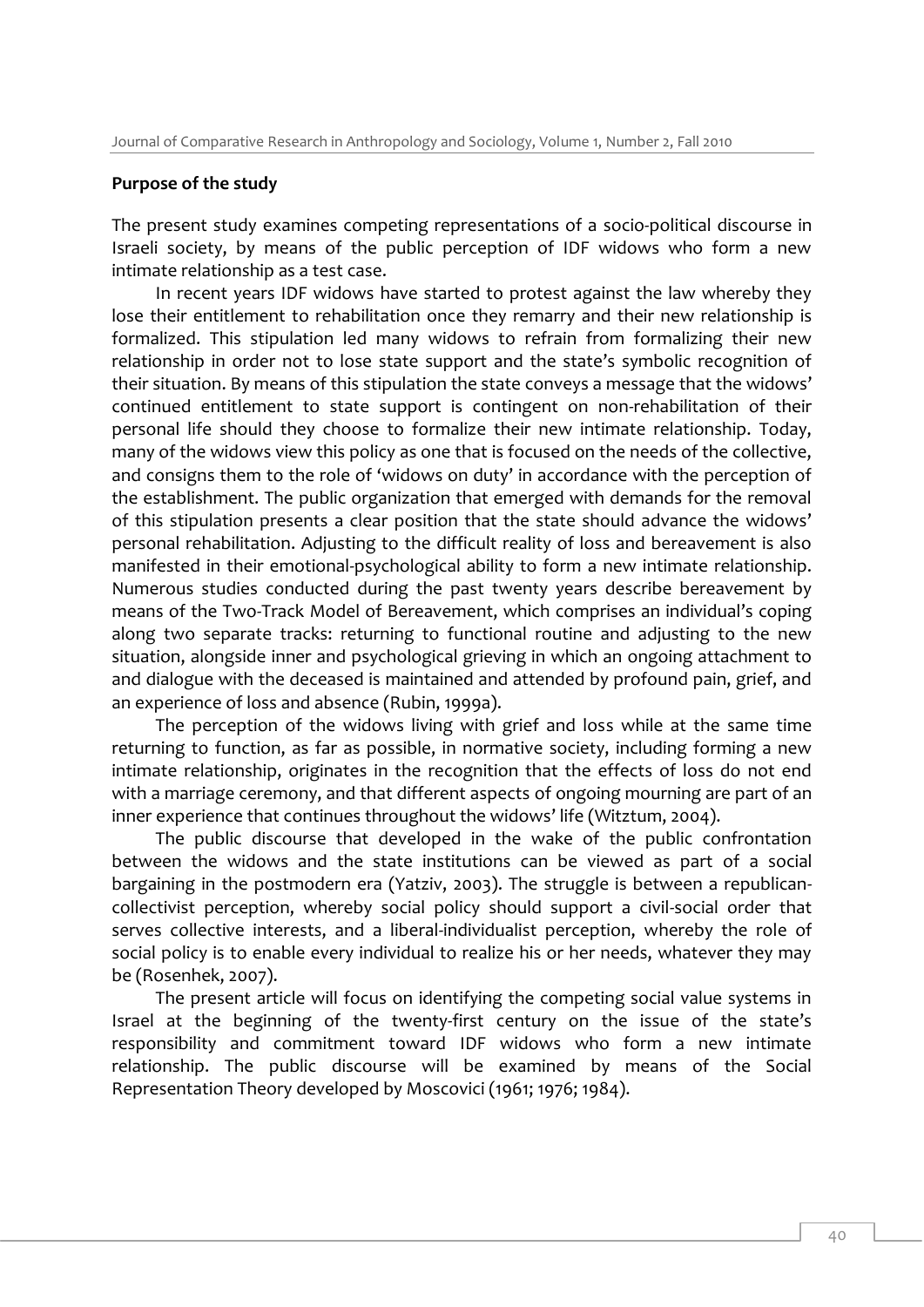#### **Theoretical review**

#### *Bereavement, and factors influencing the adjustment process*

Although bereavement processes are essentially similar in different people, they are highly complex. The Two-Track Model of Bereavement describes a large number of factors involved in the process, such as anxiety, depression, worry, familial and interpersonal relationships in general, self-image, and self-worth. While the components describing the functional track include adjustment, returning to work, and social functioning, the inner track reflects the resolution process the individual undergoes with regard to the deceased. This track includes components such as imagination and memory, emotional detachment, positive and/or negative affect toward the deceased, preoccupation with the loss and the deceased, idealization, conflict, effects on selfperception, and memorialization and transformation of the loss and the deceased (Rubin, 1999a; Rubin, Malkinson & Witztum, 2003; Fachler, 2009).

The question of the variables associated with IDF widows' adjustment to life after their loss has engaged the Israel Ministry of Defense Rehabilitation Department and researchers since the end of the 1960s. An early study on problems in the rehabilitation of IDF widows (Avituv, 1971) describes the argument presented by the social workers attending widows from the 1967 Six-Day War, to the effect that the very act of remarrying and building a normative life constitutes a form of rehabilitation. Kfir (1989; 1975) claims that rehabilitation begins at the point where new creation begins, and in their rehabilitation the widows are expected to rebuild their life. A pioneering study on this subject (Amir & Sharon, 1979) found that emotional and social factors are the best predictors of the widows' adjustment. In their study the researchers refrain from explicitly indicating that forming a new intimate relationship is one of the adjustment factors. In their comprehensive study that examined the adjustment and coping of IDF widows in the context of their perception of the aid provided to them, Malkinson and Kushnir (1987) emphasize that in addition to the instrumental aid provided to the widows, emotional support is of paramount importance. The first explicit reference to the issue of the widows' new intimate relationship was found in the study conducted by Dovi (1993) that examined the level of emotional adjustment in widows who had remarried. The findings indicate that the level of emotional, functional and interpersonal adjustment of widows who had remarried was higher than that of widows who had not. The main factor in advancing the widows' adjustment was found to be the success of their second marriage. In summary, researchers are in agreement with regard to the significant importance of the social and emotional systems in respect of the widows' ability to adjust to their life after the tragedy, and that the two systems are interwoven and strongly interconnected.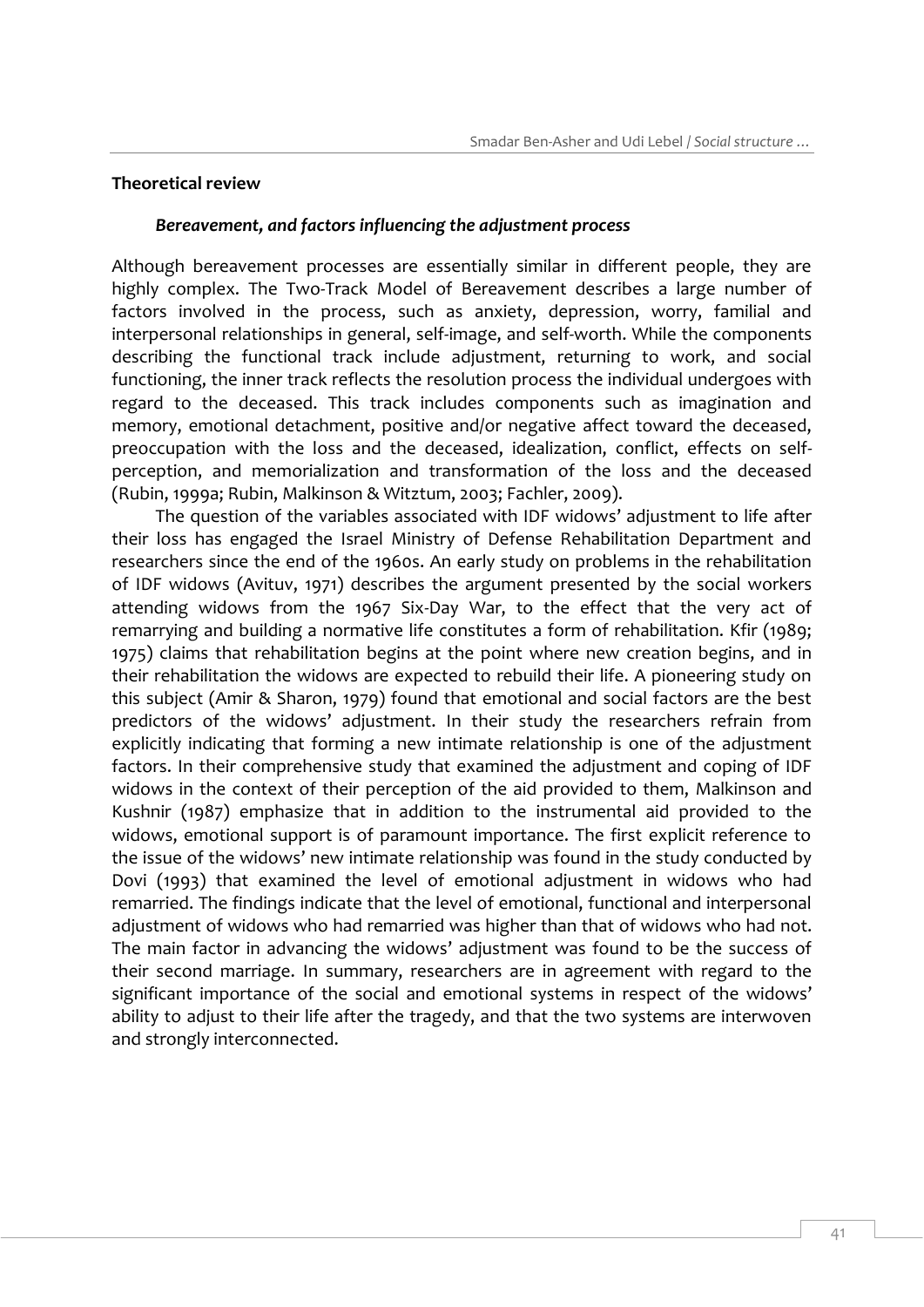#### *Social representations in Israeli bereavement discourse*

The term 'social representations' was coined by Moscovici (1961; 1976; 1984; 1993) to describe what he terms 'social thinking'. Moscovici postulated that people living together within a society share a system of shared representations that serves as the foundation for shaping their worldview, a basis for communication between them and for transforming them into a unified social body typified by similar value codes, common objectives, and identification of the aims and values of society as a whole. Social representations are constructed by means of the social discourse, but as soon as they are formulated they acquire a life of their own, and they circulate, merge, attract and repel each other, and give birth to new representations, while old ones die out (Moscovici, 2007 [1984]).

Three central concepts from Social Representation Theory constitute the foundation for examining the issue of IDF widows in Israeli society: hegemonic representations, emancipated representations, and polemical representations.

**Hegemonic representations** are representations shared by most members of a society whereby they define their civic identity. These are the seminal ethos and dominant narratives that are congruent with the zeitgeist as it was when the society was shaped and established, usually when the nation-state was established. These representations serve as the principal interpretive framework for perceiving and examining the social reality (Gamson & Modigliani, 1989). In Israel these values also include the central value of sacrificing one's life for the state, and the state's commitment to care for its wounded and the bereaved families. The Ministry of Defense, which represents the national policy, is responsible for taking care of those who join the 'family of bereavement', and thus brings practical expression to the representation of the social ethos of the 'IDF spirit' that constitutes the contract between enlisted soldiers, their families, and the state (Ben-Asher & Goren, 2006; Lebel, 2008).

**Emancipated representations** are the new information, or 'winds of change', that appears in the media or the social discourse differently to the traditional view. These representations are shaped as an alternative narrative, which Kuhn (1997) calls a 'competing paradigm', and they emerge in the margins of the social body, among individuals who do not block themselves from information or subversive modes of thinking (Gelber, 2008). In the case of IDF widows forming a new intimate relationship, this is, for example, the knowledge that this relationship benefits the widow in her rehabilitation on the functional bereavement track, coupled with the understanding that bereavement does not end on the inner-psychological track.

**Polemical representations** emerge in the wake of a public debate between individuals holding hegemonic representations and others holding emancipated representations, since the latter are incongruent with, and at times even contradict, the traditional perceptions. In this instance, the emancipated representations (forming a new intimate relationship is beneficial for the widow) raise representations that make it impossible for some members of the group to continue holding the 'self-evident'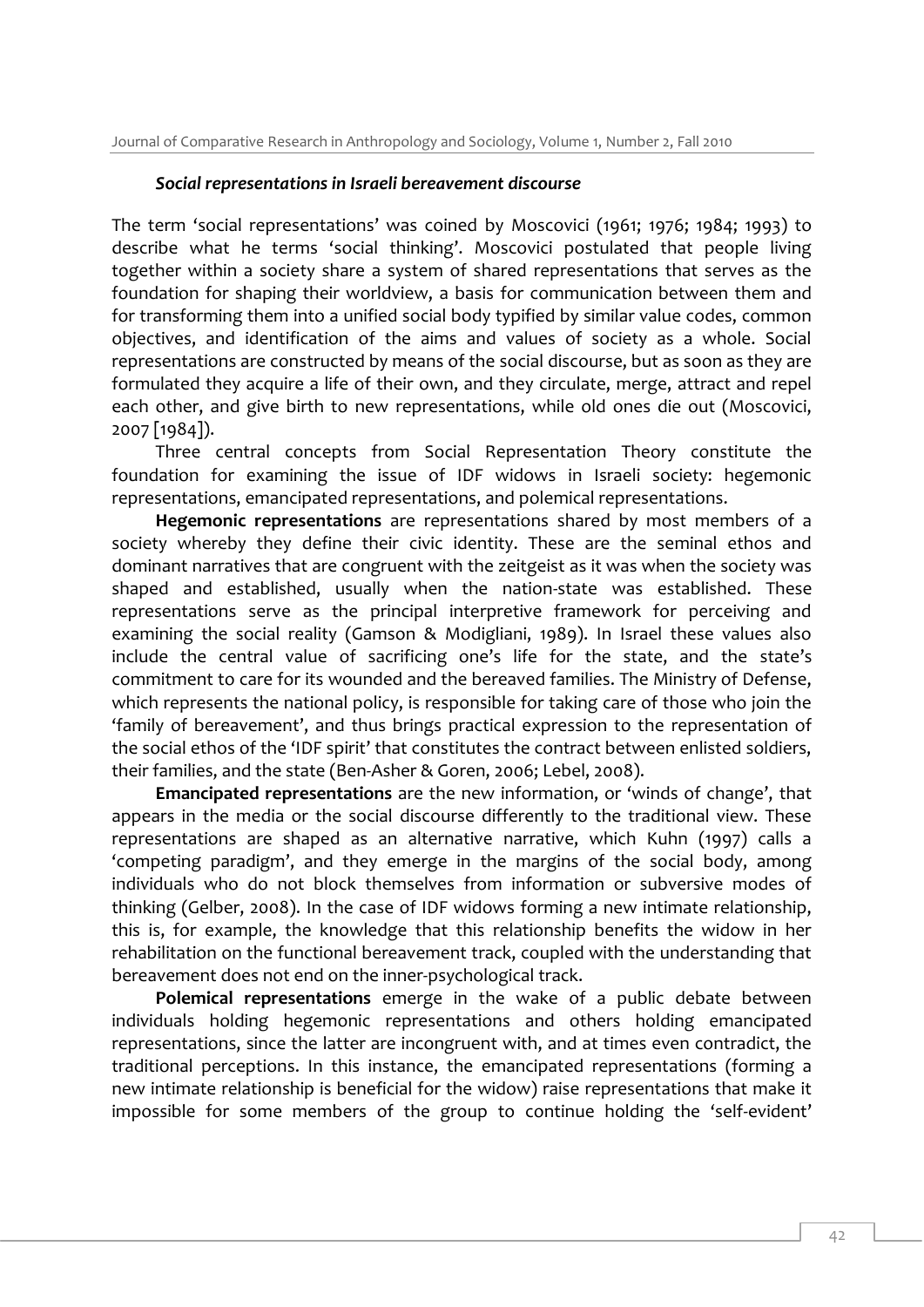hegemonic representations (compensation will only be provided on condition that the widow remains unmarried or without a partner).

#### **Social processes and their influence on Israeli bereavement discourse**

Since the establishment of the State of Israel, the military bereavement arena has been linked to the hegemonic representations adopted by the various groups comprising Israeli society. Within the 'hegemonic bereavement model' (Lebel, 2009b) it was specified that those who suffered loss in the military context should be perceived as the 'family of bereavement', a group entrusted with patriotism and sacrifice, and worthy in public terms of serving as a 'social aristocracy' that represents and reflects society's values of sacrifice and enlistment, and whose members are the 'ultimate superior citizens' (Lebel, 2008). However, concomitant with social rewards, such as preferred cultural status and material benefits (monthly pensions and psychological support), the establishment made it abundantly clear to the bereaved families that they are bound to 'role demands' formulated for them by the state. As part of these demands they were required to shape their public discourse and behavior repertoire as such that would gain the approval of the state establishment.

In the wake of the Yom Kippur War (1973), and even more so during the First Lebanon War (1982), many bereaved families began to adopt a subversive polemical approach that presented their sacrifice as unnecessary and marked the heads of the Israeli establishment, rather than the concrete attacker, i.e., the enemy in the war, as the 'aggressor'. It was because of them, they claimed, that their 'unnecessary' inclusion in the 'family of bereavement' was forced upon them. These polemical representations were manifested in numerous demonstrations, joining protest movements, and antihegemonic politicization of the public behavior of loss.

IDF widows are an inseparable part of the Israeli political bereavement model. Since the establishment of the state, and especially after the Six-Day War, the widows' public status, their presence at memorial ceremonies and prominence in the public discourse existed due to their being 'agents of commemoration' and part of the commemoration, heroism, and patriotism discourse (Berwick, 2001). The widows' remarriage led to their exclusion from the commemoration and memorial arena concurrently with termination of the compensation awarded to them by the state. In effect, since a widow's marriage resulted in her removal from the widows' list, the majority of widows refrained from formalizing their new intimate relationship and even kept their public presence beside a new partner to a minimum – fearing public criticism over what was perceived as a 'desecration of the fallen' and rebelling against the role demands placed on them. Shamgar-Handelman (1986) explained this articulately in her description of the widow being turned into a client who is obliged to maintain certain behaviors in exchange for her public status and entitlement for support from the bureaucratic-establishment arena.

The winds of change in the public discourse also gained expression in an internal struggle that took place in 2006 within the IDF Widows and Orphans Organization. The traditional perception represented by the first chair of the organization held that the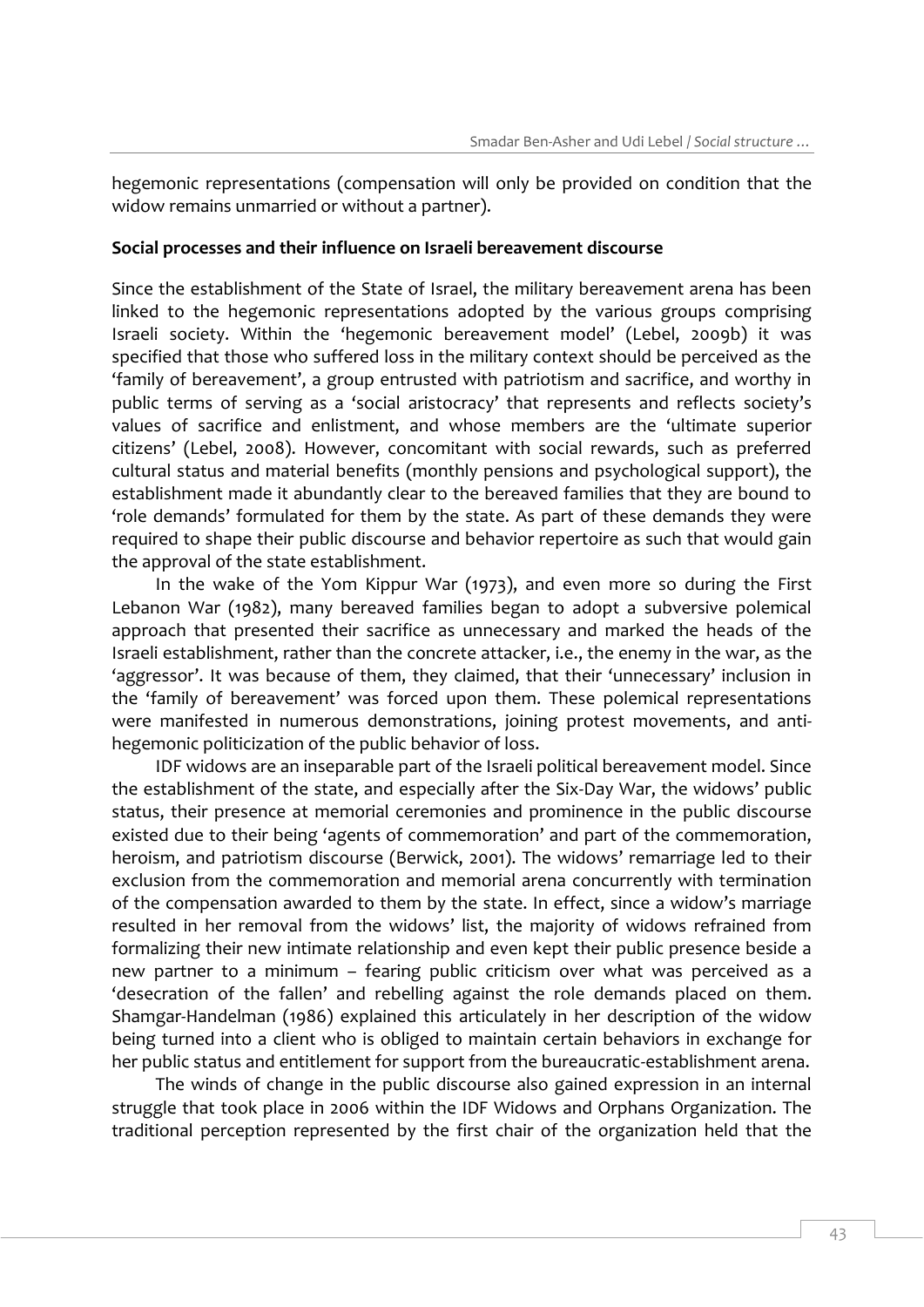widows' role was to preserve 'national memory'. A group of widows challenged this perception and demanded continued compensation irrespective of whether the widow formed a new intimate relationship. They gained the support of the majority of IDF widows, which led to a change in the organization's leadership. This process took place concurrently with the demand made by bereaved parents (especially whose sons had died in military and operational accidents and disasters) to personalize their sons' headstones in the military cemeteries with special inscriptions, and actions that indicated lack of confidence and trust in the military establishment. Moreover, bereaved families even 'dared' to function as a financial pressure group by emphasizing personal hardship and publicly making financial demands pertaining to their personal welfare – demands that ran counter to their traditional public appearances that were restricted to collective issues such as commemoration, memory, values, heritage of the fallen, or defense policies (Laron, 2003). Although these polemical representations, which emerged in the public discourse, did not express delegitimization of the military experience, or the demand for the bereaved families' sacrifice and public prominence, they did make them conditional upon the level of public consensus on the objectives of wars and policies.

In November 2006, in an apparently unrelated process, the prime minister, the minister of defense and the minister of finance appointed an expert committee whose purview was defined as reassessing the defense budget allocations and helping with the difficult task of reducing Israel's defense budget. The committee was headed by Brigadier General (Res.) Brodet, who at the time served as head of the Ministry of Finance Budget Division. The committee submitted its preliminary report in May 2007, which addressed, among other issues, the Ministry of Defense rehabilitation policy, including the issue of IDF widows cohabiting with 'common-law husbands' (Brodet et al., 2007: 110-117). This was the first time an official state document presented this issue for debate. The committee members raised a question concerning widows who were ostensibly benefiting from pensions 'unjustly', i.e., not within the republican equation that conditions the pension on adherence to hegemonic representations.

At around the time the committee was appointed, a debate was held in the Knesset $4$  on the proposed state budget, which included a debate on the Arrangements Law, which enables budget transfers between government ministries. In the debate it was proposed that the law include the suspension of pensions and compensation to IDF widows cohabiting with a partner. Although this proposal did not gain government approval, it served as the 'opening shot' of polemical representations concerning IDF widows being introduced into the public space. The widows' reaction was not long in coming, and their struggle against the proposed amendment gained the characteristics of a legal battle when in March 2008 a bill was proposed to amend the Fallen Soldiers' Families (Pensions and Rehabilitation) Law, as follows:

"'Relative', in respect of a soldier fallen in battle, means: the person who was the wife of the fallen soldier on the day of his death, including a woman who was cohabiting

-

<sup>4</sup> Israel's parliament.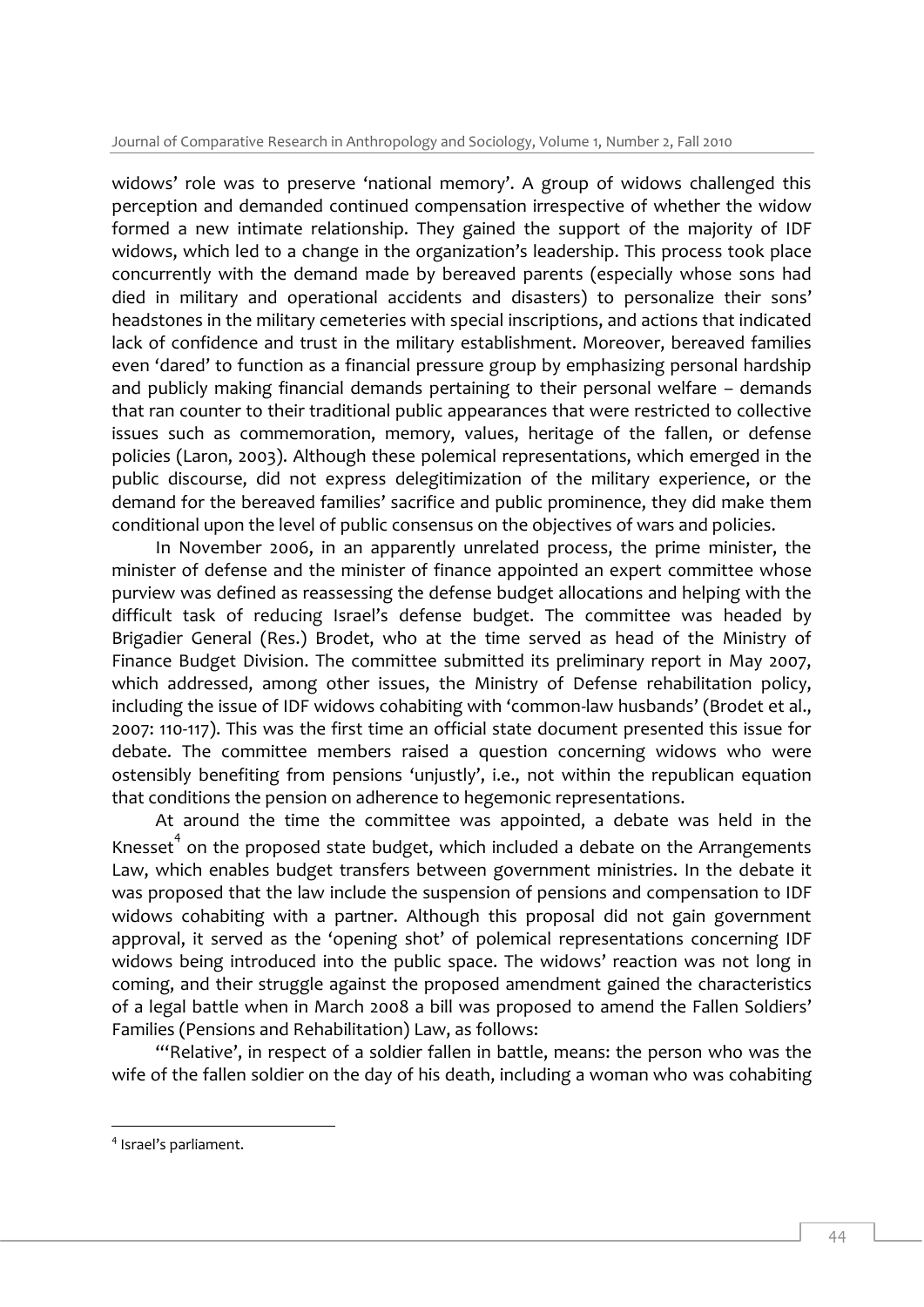with him on the day of his death and was commonly known as his wife, even if she has married another person".

As we can see, in effect the social processes described above call for a reexamination of the hegemonic representations, at the center of which stands the principle of convertibility, according to which entitlement to a resource provided by the state is conditional upon behavior that the state perceives and labels as valued and desirable (Levy, 2003). The emancipated representations that emerged in the social discourse express liberal perceptions in which a distinction is drawn between the personal and public spheres, which can no longer coexist with the hegemonic representations, and therefore possess the characteristics and emotional content of polemical representations.

## **Aim of the study**

The aim of the present study was to empirically examine how hegemonic, emancipated, and polemical social representations are simultaneously manifested in the social discourse in Israel with reference to the issue of continued state compensation for IDF widows who form a new intimate relationship.

- 1. Three types of representations (hegemonic, emancipated, and polemical) will be found in the public media discourse on the issue of the state's continued commitment toward IDF widows who form a new intimate relationship.
- 2. Respondents belonging to the group advocating liberal-individualist positions will support recognition and state support for the widows irrespective of their personal status, and respondents belonging to the group advocating republican-collectivist positions will be inclined to precondition state recognition and support for the widows on their personal status.

# **Methodology**

## *The sample*

A questionnaire was administered to 219 respondents in a nonprobability sampling employing the voluntary sampling method. The sample did not include unique minority groups such as ultra-Orthodox Jews, new immigrants, and Arabs, which are exposed to a lesser degree, and at times not at all, to the studied issue. This is an accepted method in administering questionnaires discussing delicate and sensitive issues (Beyth-Marom, 1990). The nonprobability sampling is also manifested in the disparity between the number of male respondents (one third) and the number of female respondents (twothirds). The subject matter addressed by the study required social understanding and involvement, and consequently the respondents' average level of education is relatively high – fourteen years of schooling. The respondents represented a wide age range (twenties to early sixties, with the average being thirty-five years of age). 61.8% of the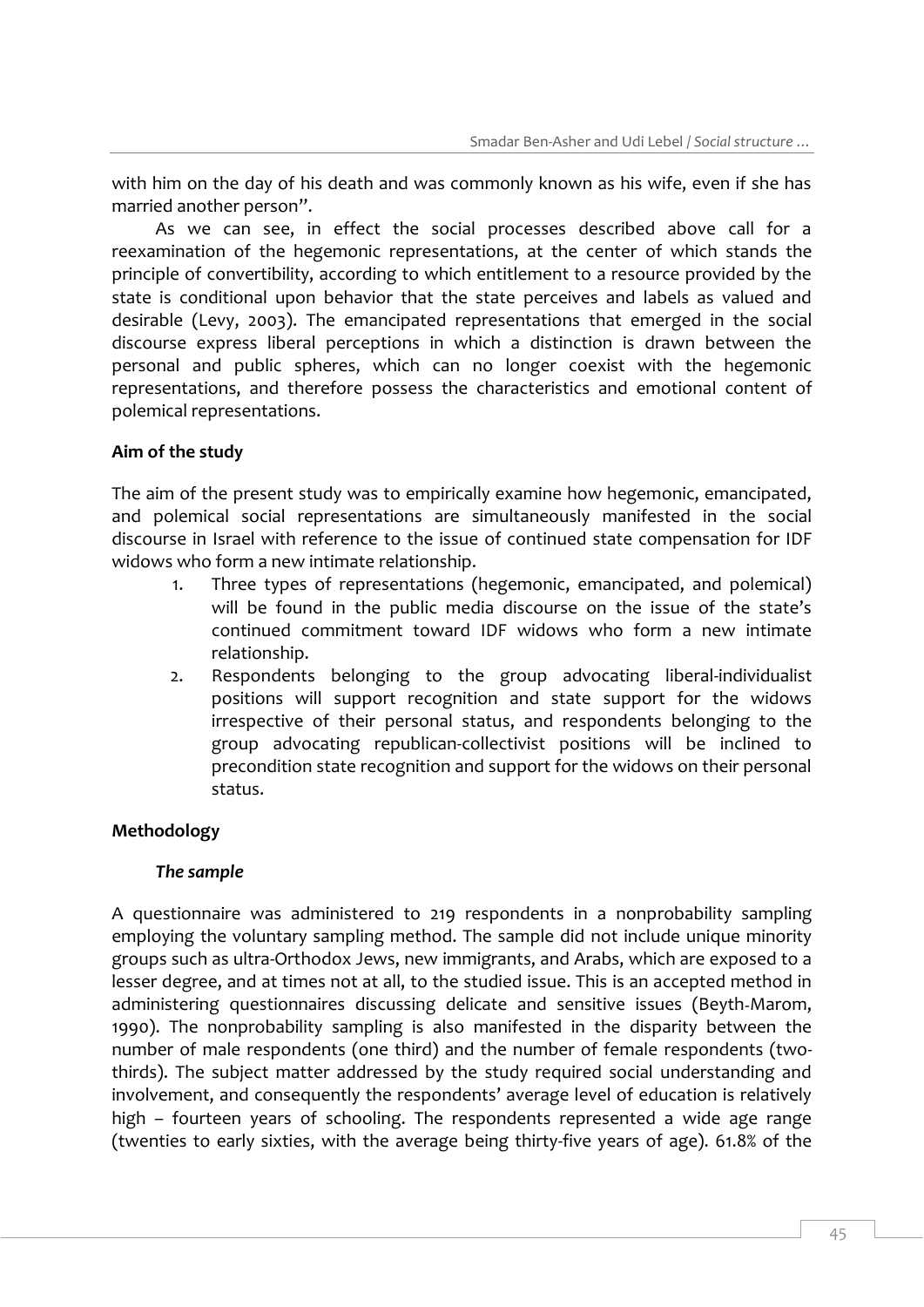respondents live in cities, and 38.2% in rural settlements (moshav, kibbutz, or community settlements).

## *Data collection process*

The questionnaires were distributed in a process resembling the 'snowball' method in order to resolve problems of locating and communicating with respondents who present a positive stance to completing a questionnaire. This point of departure was necessary since the questionnaire is based on Internet talkback statements (see details in the description of the research tools), some of which are liable to be offensive and annoying, or even repulsive. In the first circle the questionnaire was administered to a group of students completing their BA studies or beginning their MA studies, who were asked to distribute the questionnaires to a second circle of people (usually in their locality) who are at least twenty years older than themselves. The questionnaires collected from the two circles constituted the material analyzed in the study. Of the 240 questionnaires distributed, 224 were returned. Five were disqualified since they were only partially completed. After classification of all the returned questionnaires, 219 remained at our disposal for analysis.

## *Research tools*

The study employed Internet talkbacks as expressing an authentic, uninhibited public discourse. Talkback research has not yet matured into an accepted tradition in the social sciences and media research, but reference to it in the academic arena indicates that it is worthy of study and can be methodologically used to identify and examine voices in public discourse (Goldschmidt, 2006).

Meikle (2002) predicted that in the future talkbacks would be studied just as letters to the editor, political journalism, and opinions aired on radio listener programs are studied today. According to Meikle, the advantage of talkbacks for research lies in their accessibility, for in this discourse analysis the participants are not blocked by access or censorship barriers of any kind whatsoever. Jucker (2003), too, claimed that the media in the twenty-first century would not only lead to the proliferation of talkbacks, but would also be shaped by them. He postulates that talkbacks will place issues and opinions on the agenda, and will be read in the same way as the articles in the wake of which they are posted. He asserts that talkbacks should be researched not merely as byproducts of journalistic articles, but as part of the articles themselves, since, as opposed to readers' letters in newspapers, talkbacks are posted next to the articles and read as a direct continuation of them. In her writing about the aims of political media research, Mutz (2001) has provided appropriate validation for talkback research. According to her, future media research will not be possible without reference to it, for in contrast with traditional media research, this will be the appropriate methodology for exposing all social voices and strengthening the validity and reliability of media research that aspires to draw the boundaries of public discourse repertoire (Naveh, 2008).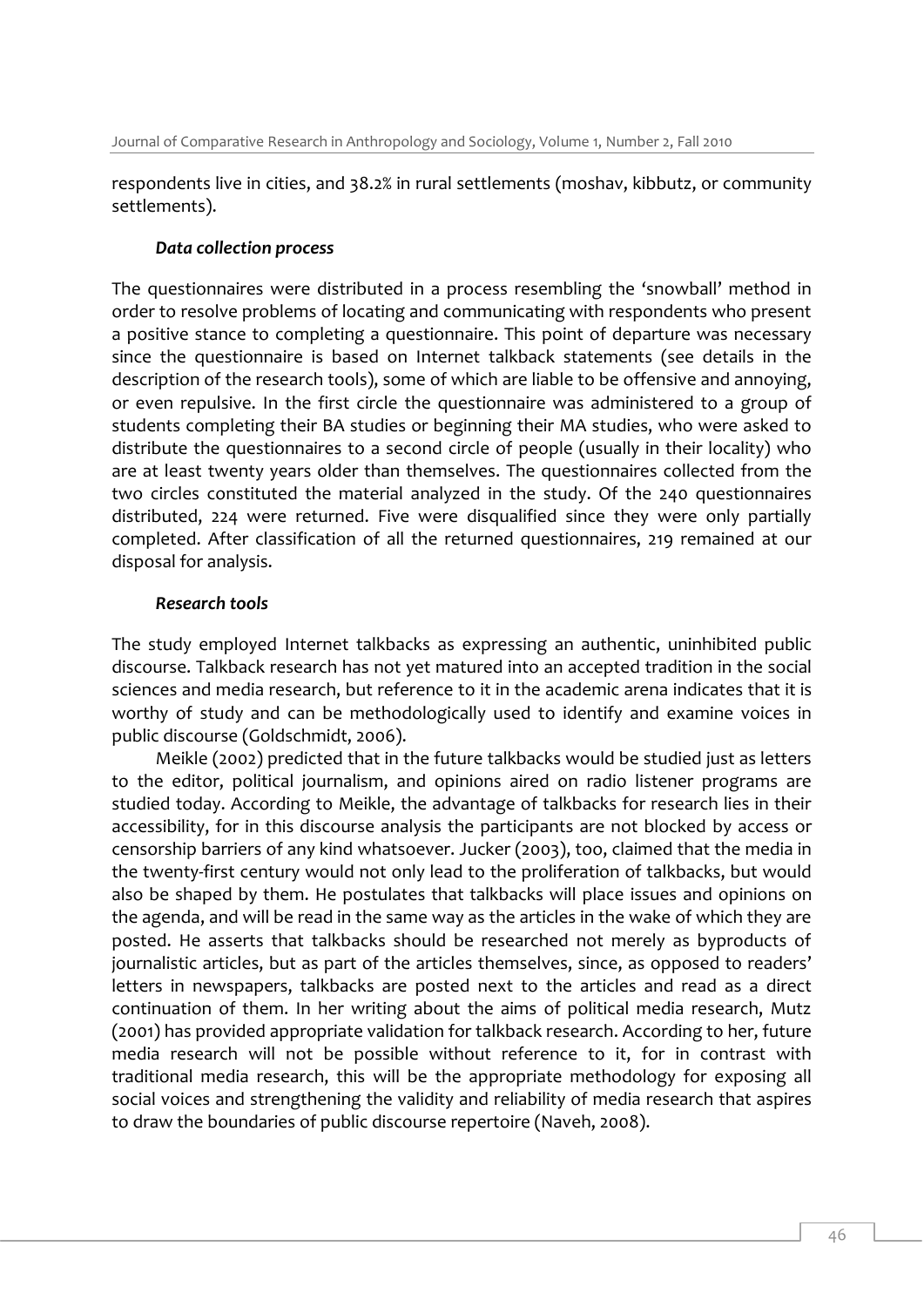For the purpose of the present study a self-reporting questionnaire was constructed that expresses the level of personal agreement with statements. The statements were taken from the Internet talkbacks that were written and posted in close proximity to the publication of an article on the *Ynet* website (Heruti-Sover, *IDF Widows Struggle: 'The State is Debasing Us'*, May 1, 2006), in which the IDF widows leading the struggle confronted the state's demand to suspend pension payments and other budget allocations to IDF widows cohabiting with a partner. At the time of the present study, 294 talkbacks were written and posted in close proximity to the publication of the article. In the first stage the researchers sorted through the statements and omitted talkbacks that constituted personal attacks between the writers (e.g., Widow 234 responds to 251: "*Are you prepared to trade places with me? I'm prepared to, right now.*") The statements were then classified into groups with similar content, e.g., the statements "*A land that eateth up its inhabitants*" and "*Jews don't need enemies – give them peace and they'll eat each other*", were classified in the same group of statements. Finally, a few representative statements were chosen from each group. Thus for example, from this group the statement "*A country that sends its sons into battle and doesn't take care of the widows and orphans is a land that eateth its inhabitants*" was chosen. A total of 36 talkbacks were chosen that represented a broad spectrum of the posted responses. These statements were presented in the questionnaire in their **original wording** without the researchers' intervention. Level of agreement with the statements was presented in the questionnaire, which was constructed according to the Likert scale: respondents were asked to indicate the level of their agreement with each statement on a scale of 1-6. The questionnaire included an open section in which respondents were invited to state their opinion on the issue addressed by the talkbacks, or make any other reference to the discussion itself. It should be noted that the social representation approach, which constitutes the basis for the theoretical analysis in the present article, emphasizes the importance of public discourse data being collected without researcher processing. The researchers' intervention is limited to the selection or preference of certain statements over others. The statistical analysis, the results of which will be presented below, enables observation of the internal validity of each group, and confirms or rejects the classification of the selected statements into a common group.

## *Statistical processing of the questionnaire*

**Factor Analysis** – the structure validity of the statement questionnaire was tested by means of factor analysis, calculating internal reliability for each scale, and the correlations between the scales. Factor analysis was carried out with Varimax rotation. The criterion for deciding on the number of factors was determined by an eigenvalue greater than 1 and a Scree test (Cattell & Vogelmann, 1977). The reliability of the scales was tested by means of Cronbach's alpha index. After initial analysis of the findings, a decision was made to exclude nine items, since no correlation was found between them and the other items on the questionnaire.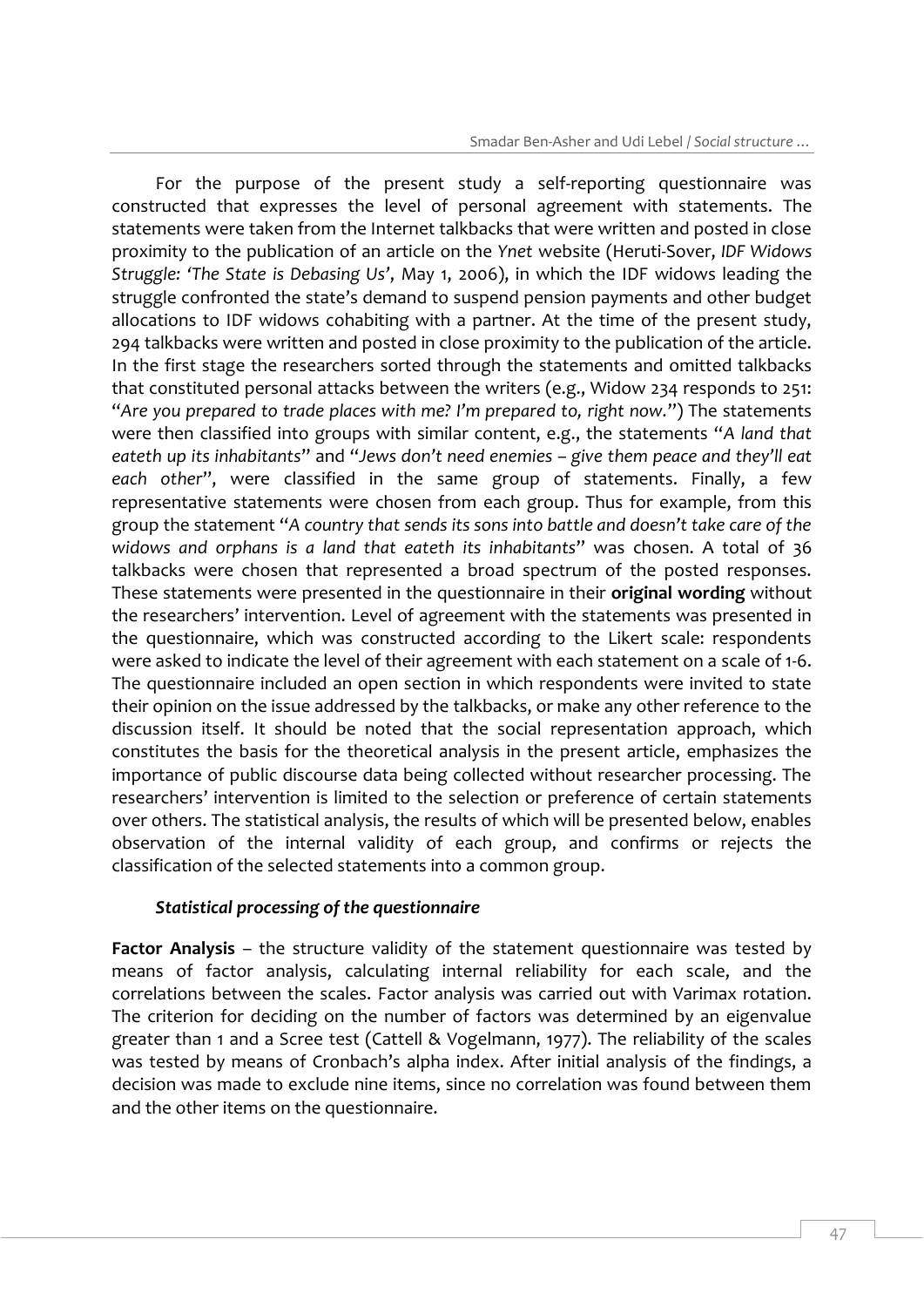An additional analysis tool, namely plotting the items in space according to Guttman's Singular Spectrum Analysis (SSA), was employed in the present study to observe the intensity of statement presence and the distance or proximity between the statements. SSA is a multidimensional, nonparametric method that provides a structural analysis of data, whereby each variable is represented as a symbol on a two- (or multi-) dimensional space (Guttman, 1968; 1988). The SSA method was employed in addition to factor analysis for the purpose of providing a visual illustration of the findings obtained.

# **Findings**

## *Social representations in the public discourse*

The first research hypothesis was that three types of social representations would be found in the public media discourse on the issue of the state's continued commitment toward IDF widows who form a new intimate relationship: hegemonic, emancipated, and polemical. The hypothesis was corroborated.

The factor analysis identified three factors with high correlations (0.75-0.79) and two factors with medium correlations (0.56-0.62). The five factors identified are as follows:

- 1. The contract with the widows is conditional upon them remaining widows  $\alpha$ =.79 (7 items).
- 2. Widows are widows for the rest of their life irrespective of their personal rehabilitation –  $\alpha = .75$  (6 items).
- 3. Demonization of the state  $\alpha = .78$  (6 items).
- 4. The widows are violating a contract of trust when they form a new intimate relationship –  $\alpha$ =.61 (7 items).
- 5. The importance of the widows' personal rehabilitation  $\alpha$ =.56 (3 items).
- 6. Details of each of the factors will be presented in the following section, together with examples of representative statements, and the significance of the content of statements grouped together to the common factor.

## *Hegemonic representations expressing a republican discourse*

1) Conditional widows

"The contract with the widows is conditional upon them remaining widows", "An IDF widow who gets married or lives with a partner is no longer a widow. She has someone to provide for her and the state is exempt from taking care of her".

This group includes statements expressing the argument that financial support for the widows should be provided on condition that they do not have a partner.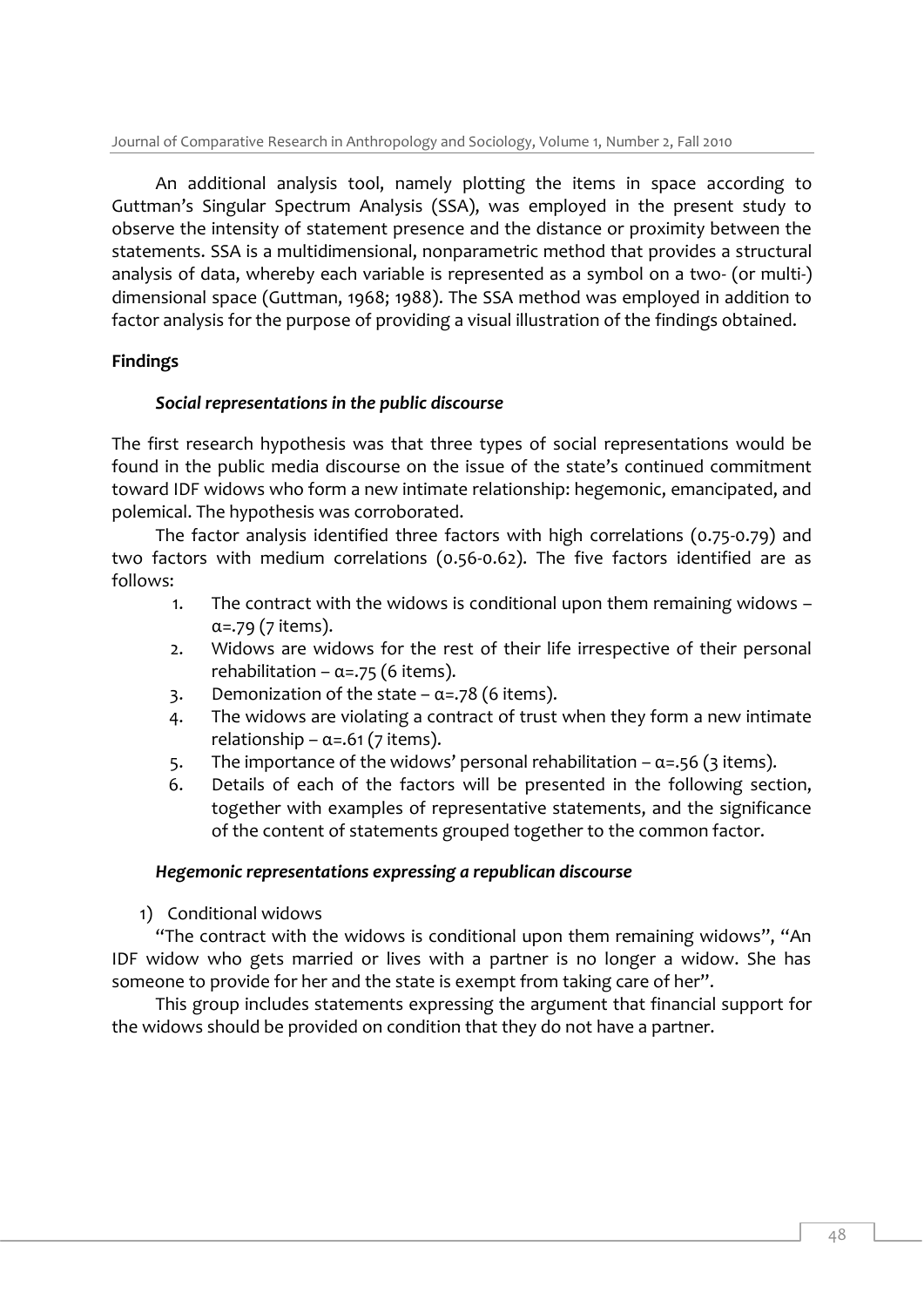## 2) An intimate relationship amounts to a breach of trust

"The widows are violating a contract of trust when they form a new intimate relationship and continue to receive support from the state", "The widows' pensions is a cash cow in the guise of bereavement".

This group also includes statements to the effect that the widows are manipulative.

## *Emancipated representations expressing a liberal discourse*

1) Widows for life

"The widows will remain widows for the rest of their life irrespective of their personal rehabilitation", "IDF widows should be compensated for the loss and pain they endure throughout their life. Financial compensation is an expression of society's appreciation of their permanent suffering".

This group includes statements expressing the argument that the state should be responsible for the widows for the rest of their life, irrespective of their personal status.

# 2) Rehabilitation

"The best thing for the widow, her children, and the State of Israel is for the widow to live again and even marry, and we should not stand in her way", "The widows should be free to engage in their rehabilitation and not their livelihood".

This group includes statements expressing a positive attitude toward widows forming a new relationship as part of their rehabilitation.

## *Representations expressing a polemical discourse*

Criticism and demonization of the state

"*While corruption in the country is on the rise, the state leaders are looking for ways to make life hard for those who have already suffered more than enough*", "*A country that sends its sons into battle and doesn't take care of the widows and orphans is a land that eateth its inhabitants*".

This group includes statements expressing critical positions toward the state in general, and regarding the state's attitude toward IDF widows in particular.

The ratios and differentiations between the different representations were examined by means of Guttman's Singular Spectrum Analysis spatial map.

Figure 1 shows that the space is clearly divided into two separate areas: support for IDF widows and their rehabilitation, expressing a liberal representation, in contrast with negative attitudes toward IDF widows who form a new intimate relationship and violate the republican equation of rewards in exchange for national representation, expressing a republican representation. Criticism of the state and its leaders has a positive correlation with the factors presenting positive attitudes toward IDF widows.

In the division between representations expressing a republican discourse and those expressing a liberal discourse, we can see that the statements expressing a view of IDF widows as violating a contract of trust when they form a new intimate relationship, are clustered in the center of the statements presenting negative attitudes regarding the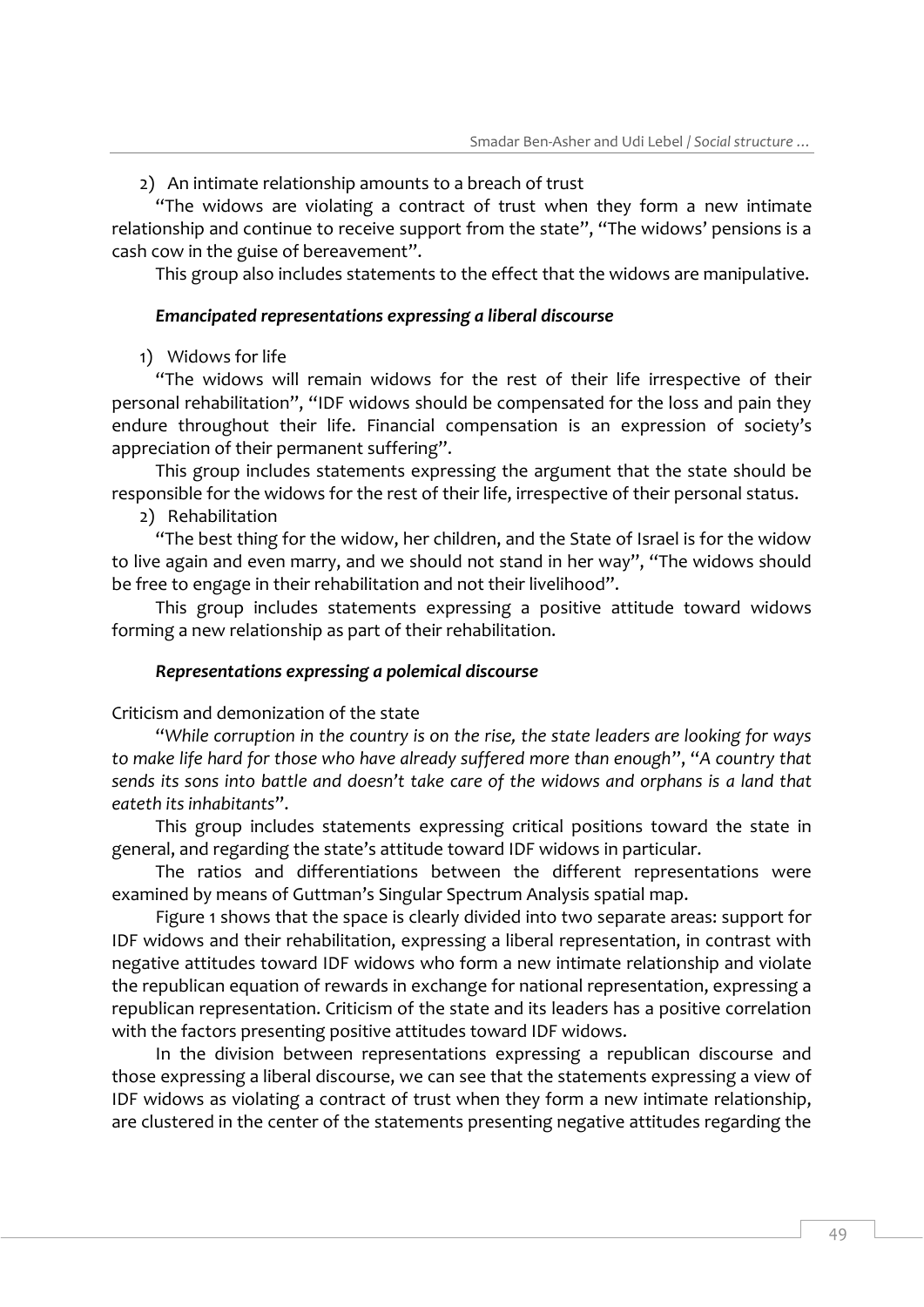state's responsibility toward IDF widows who have formed a new intimate relationship ("*The widows' pensions is a cash cow in the guise of bereavement*" – q28), and the negative attitudes toward the widows also appear in declarations of distrust toward them ("*IDF widows are not all saints, many of them cynically exploit their situation. There's no smoke without fire*" – q6).

The rehabilitation statements (e.g., "*The best thing for the widow, her children and the State of Israel is for the widow to live again and even if she marries we should not stand in her way*" – q23) appear adjacent to statements expressing lifelong support for IDF widows ("*The widows gave their husbands to the state and the state owes them*" – q1, "*IDF widows should be compensated for the loss and pain they endure throughout their life. Financial compensation is an expression of society's appreciation of their permanent suffering*" – q32).



Figure 1: Division of the surface into hegemonic, polemical, and emancipated statements

Figure 2 is a verbal adaptation that illustrates the five groups identified on the SSA map by means of a schematic diagram, which shows a division into five factors comprising similar discourse representations. Three factors are located next to each other: 'rehabilitating the widows', 'widows are widows for life', and 'criticism of the state'. The two other factors are located within the same space: 'continuing to receive a pension constitutes a violation of trust' appears **inside** the space where statements expressing that 'the contract with the widow is conditional upon her remaining a widow' are clustered. Thus for example, q2 "*IDF widows should not be given a blank check for the*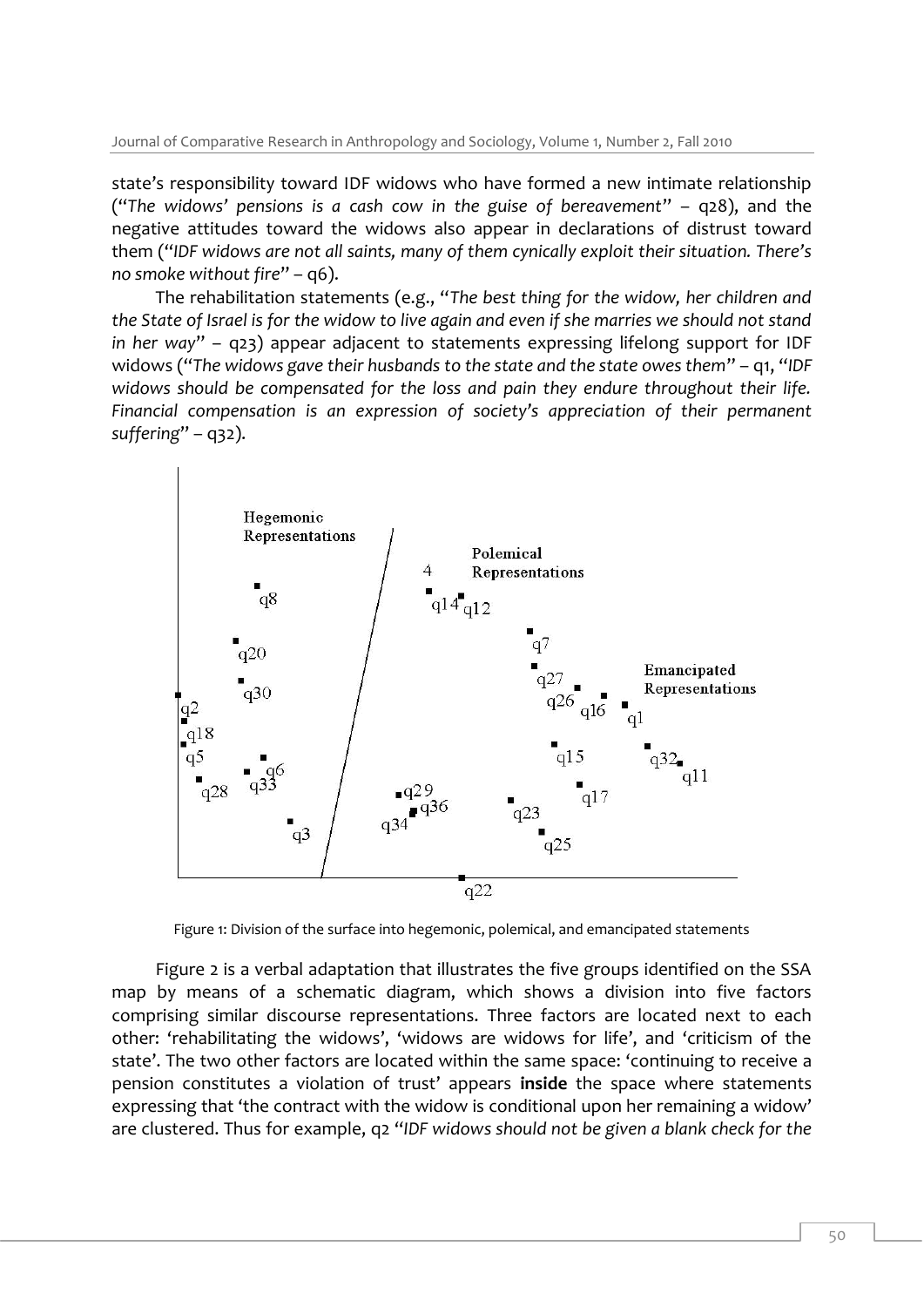*rest of their life*", which in the original map appears in a field identified with republican representations, appears in Figure 2 within the schematic diagram of the statement group expressing that 'the contract with the widow is conditional upon her remaining a widow', which appears on the left side of the diagram. In contrast, q32, "*IDF widows should be compensated for the loss*", which belongs to the liberal discourse, also belongs to the statement group clustered under the common factor of 'widows are widows for life', which appears on the bottom right of the diagram.



Figure 2: Schematic diagram of the statement groups identified in Singular Spectrum Analysis

As we can see, the research hypotheses that the three types of representations will be found in the public media discourse on the issue of the state's continued commitment toward IDF widows was corroborated.

# *The test case of IDF widows as exposing a struggle in Israel between groups holding republican social perceptions and liberal groups*

The second research hypothesis was that respondents belonging to the liberalindividualist group will be inclined to support recognition and state support for the widows irrespective of their personal status, and respondents belonging to the republican-collectivist group will be inclined to precondition state recognition and support for the widow on her personal status.

An examination of Table 1 corroborates the hypothesis regarding the connection between the factors (republican and liberal).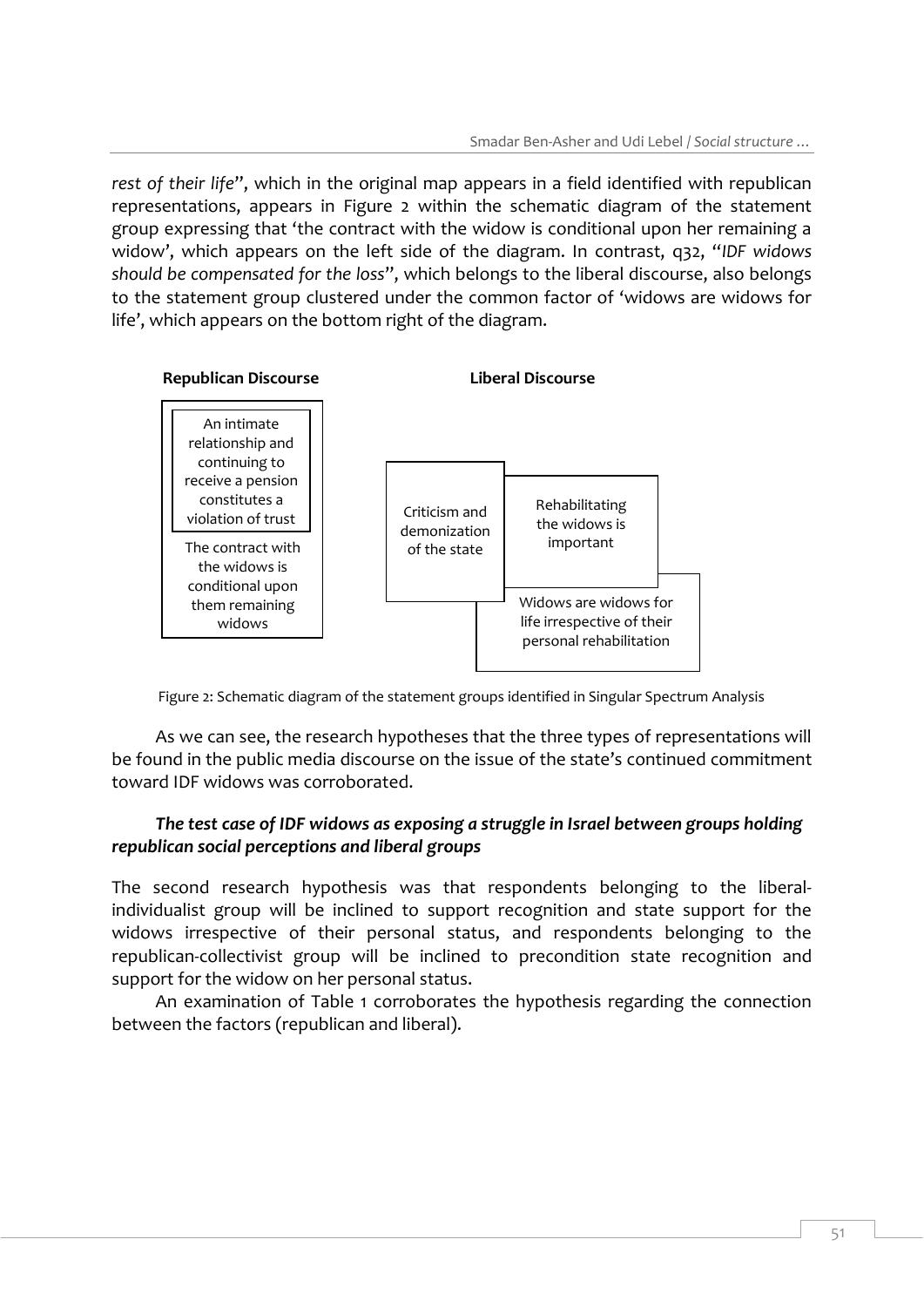| Table 1: Pearson Correlation Coefficient of the Connection between the Two Groups of Factors Identified |                 |                     |                                                  |                       |
|---------------------------------------------------------------------------------------------------------|-----------------|---------------------|--------------------------------------------------|-----------------------|
|                                                                                                         | Widows for life | <b>Demonization</b> | Intimate relationship<br>is a violation of trust | <b>Rehabilitation</b> |
| <b>Conditional widows</b>                                                                               | $-0.35**$       | $-0.16*$            | $0.48**$                                         | $-0.20**$             |
| Widows for life                                                                                         |                 | $0.49**$            | $-0.36**$                                        | $0.37**$              |
| <b>Demonization</b>                                                                                     |                 |                     | $-0.24$ **                                       | $-0.22*$              |
| Intimate relationship                                                                                   |                 |                     |                                                  | $-0.22**$             |
| is a violation of trust                                                                                 |                 |                     |                                                  |                       |
|                                                                                                         |                 |                     | * $P < 0.05$                                     | ** P<0.01             |

Journal of Comparative Research in Anthropology and Sociology, Volume 1, Number 2, Fall 2010

It was found that the higher the level of a respondent's agreement with the hegemonic-national representations discourse, the more inclined he is to agree with the representation of 'conditional widows', i.e., agreement that IDF widows are entitled to state support so long as they have not remarried or formed a new intimate relationship, and to object to the representation of 'IDF widows are widows for life' who are entitled to state support irrespective of their personal status. These respondents agree to a lesser degree with the assertion that IDF widows should be helped with their rehabilitation, and to a greater degree with the assertion that widows who receive pensions and cohabit with a partner are manipulative.

It was also found that the higher the level of a respondent's agreement with the emancipated representations, whereby the individual is the point of reference rather than the state ('IDF widows are widows for life'), the more inclined he is to have reservations regarding the assertion that widows are manipulative when they cohabit with a partner and continue to receive a pension from the state.

It was further found that that the higher the level of a respondent's objections to the state controlling the lives of its citizens, and his identification with the relevant statements on demonization of the state, the lower the level of his agreement with the assertion that the widows are entitled to receive a pension on condition that they remain widows, and even lower with the assertion that the widows are manipulative.

With regard to the rehabilitation of IDF widows it was found that the higher the level of a respondent's agreement with the assertion that widowhood is for life, the higher the level of his agreement with the assertion that the widows should be rehabilitated. It was also found that the higher the level of a respondent's agreement with statements expressing demonization of the state, the higher the level of his agreement with statements supporting the widows' rehabilitation. In contrast, it was found that the higher the level of a respondent's agreement with the assertion that the widows are manipulative, the lower the level of his agreement with the assertion that they should receive support for their rehabilitation.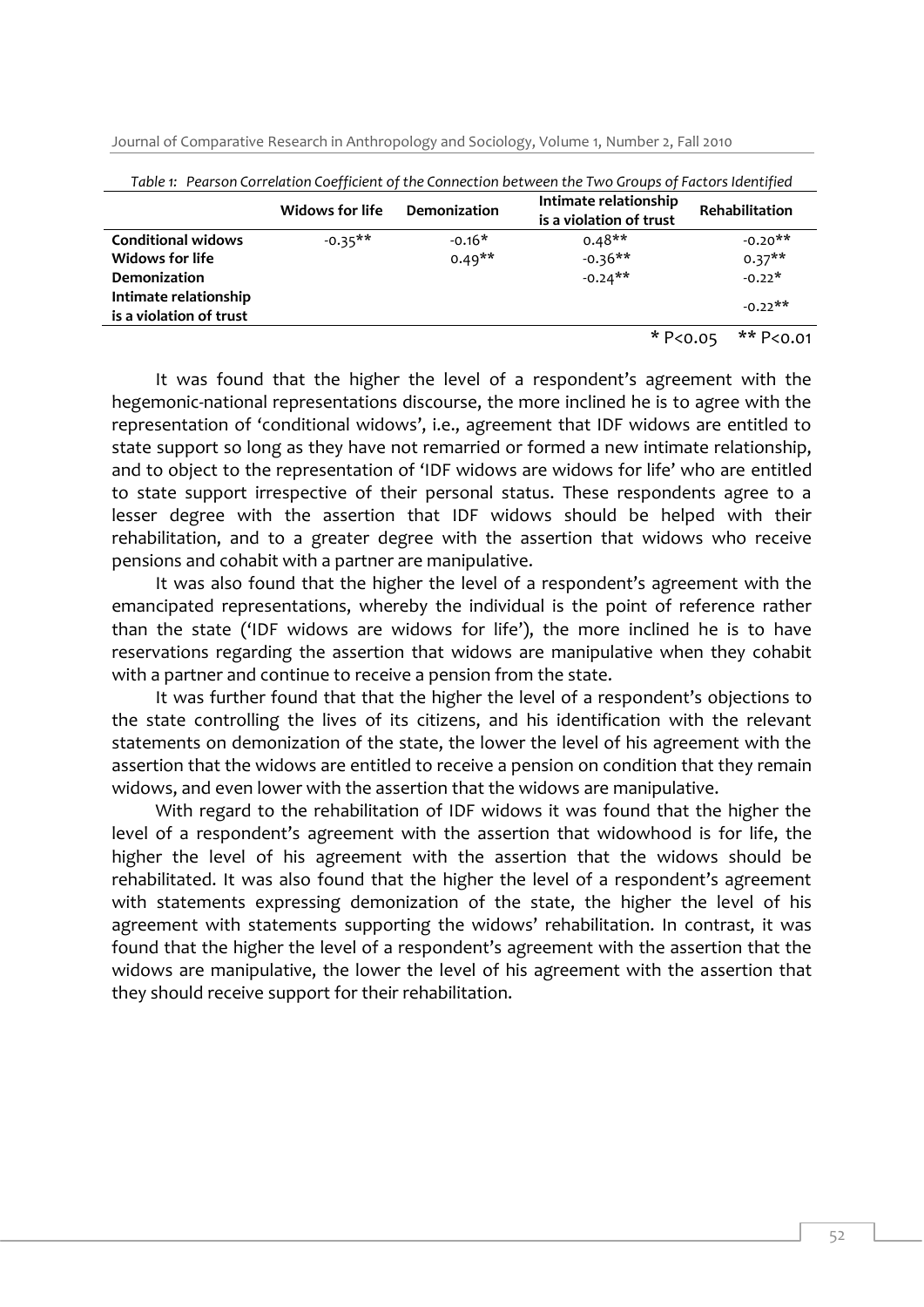#### **Discussion**

The present study revealed trends in Israeli public discourse expressing an attitude toward IDF widows who choose to form a new intimate relationship by examining social perceptions of the subject, which until recently remained unaddressed since it is identified with representations of the 'National Pantheon' (Lebel, 2007). It appears that the social discourse can no longer continue to ignore the fact that many IDF widows cohabit with a partner out of wedlock, and that this situation runs counter to the principle of convertibility, which is also termed the 'republican equation' (Levy, Lomsky-Feder & Harel, 2007), according to which entitlement to a state-provided resource is contingent on behavior that the state deems worthy.

The public discourse gives expression to the hegemonic representations, whereby IDF widows serve a national ethos, and accordingly the pension they receive should be conditional upon them not remarrying. At the same time, also heard are voices expressing the emancipated representations of a liberal discourse, which views social welfare as the right of the individual that is not conditional upon his adherence to the 'republican equation'. Together with these two types of representations, which until recently coexisted without conflict between them, polemical representations were found that confront them with one another and demand an ideological decision that accords preference to one of the two discourses. The polemical representations are characterized by intolerance and are frequently charged with broader content than the issue that served as the point of departure for their formulation (e.g., demonization of the state beyond the case of IDF widows).

The present study employed a unique tool that was constructed on the basis of spontaneous, authentic statements posted on the virtual Internet discourse. We shall examine the use made of Internet talkbacks with the aim of identifying different types of social representations in the public space. We shall then discuss the findings of the factor analysis that presents social representations expressing postmodern liberal-individualist thinking, as well as republican social representations that continue to lean on organizing principles identified with the state from the time of its establishment. Berwick (2001) terms the talkback era the 'New New-Media Blitz'. She claims that by means of the active writing of talkbacks every reader can become an active writer and instantaneously express his feelings on the issue being discussed. She predicts that the talkback era will see a sharp rise in oppositional voices, which in the past were unable to find expression in the newspapers, and will now be posted on the Internet and provoke a public debate. Lievrouw (2001) expresses this position and contends that the talkback arena is the triumph of the opposition. In the present study the understanding that talkbacks serve as a 'mouthpiece' for new voices that are not necessarily congruent with the national consensus was examined with reference to a delicate issue that seldom gains legitimate public expression, namely the representative status of IDF widows. The traditional role of the widows was to commemorate the battle heritage of the IDF and the heroism of personal sacrifice for society as a whole, and consequently they are entitled to the rewards they receive. The media space that has opened up by means of talkbacks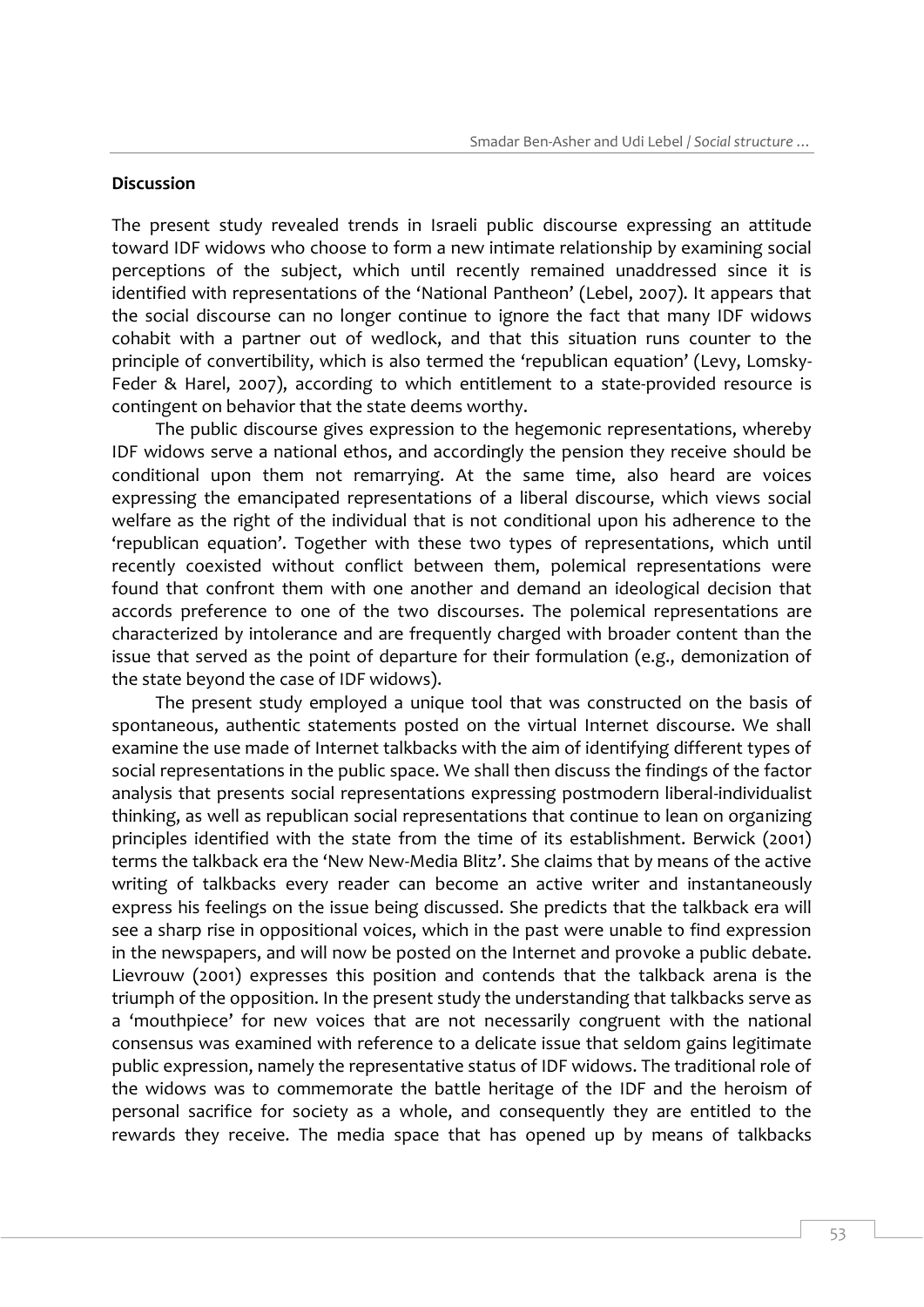indicates that there is no dichotomy here, i.e., a division between a discourse that leans on a republican-nationalist ethos versus an emancipated representations discourse that leans on an individualist-liberal ethos, but rather discourse spaces that Moscovici termed the 'polemical representations discourse'. This is no longer an expansion of hegemonic representation into emancipated representation, but a struggle for change, albeit not absolute change, of the hegemonic worldview. The public willingness to recognize the widows as a group whose members are entitled to a preferential welfare policy, even after they remarry, leans on their local-hegemonic perception. This discourse raised polemical representations, which began competing in the national-hegemonic discourse. The widows' arguments can be seen in the context of the postmodern discourse that adopted Foucault's critique of the perception of the individual as a reflection of the hegemonic institutions' system of values (Foucault, 1994), as a continuation of the liberal schools of thought that began to emerge in Western Europe and the United States at the end of the 1970s, advocating that the aim of welfare policies is to act toward the rehabilitation and empowerment of the individual rather than the collective (Canterbery, 1974).

The study of the public discourse on the issue of state pensions for IDF widows showed a clear social-public division into two competing discourse types. The first is a collectivist-republican discourse advocating that social welfare, institutional rewards, preferred cultural status, and other state 'rewards' be awarded preferentially to those who are prepared to meet 'national' role demands as they were formulated by the state. The second, an individualist-liberal discourse, focuses on the personal rehabilitation of the widow as an individual, rather than as representing a state role. This position advocates that these resources (welfare, rehabilitation and so forth) should be awarded to any citizen who needs them without making them conditional upon role demands, and in efforts to empower and rehabilitate the individual without linking it to 'state advantages' and the symbolic-political economy of the establishment. One of the notable findings in the present study was the appearance of a powerful conservative republican discourse that stipulates entitlement to state benefits on the individual's committed to it. Inglehart and Baker (2000) claim that even in the global era, despite the introduction of 'new' post-national values into conservative societies, the founding core values remain solid. We can therefore state that the polemical discourse indicates the introduction of global elements into the local discourse (Ram, 2004; Shimshoni, 2006), rather than an anti-hegemonic global discourse taking place in the Israeli public space.

The present study did not separately examine different groups in Israel with regard to the characterization of the social representations they express on social issues that are controversial in Israeli society. In this regard we rely on an extensive body of research on the splits and schisms in Israeli-Zionist society from its establishment to the present day. Thus for example, Arian and Shamir (1983), Cohen (1995), Levy (2008), and Lebel (2008) describe groups with a medium to high affiliation with religion or nationalism, whose members belong to the traditional-revisionist right, as well as members of the middle-lower class, residents of the outlying areas, immigrants from the former Soviet Union, and Jews of Eastern extraction. These groups continue to hold, even more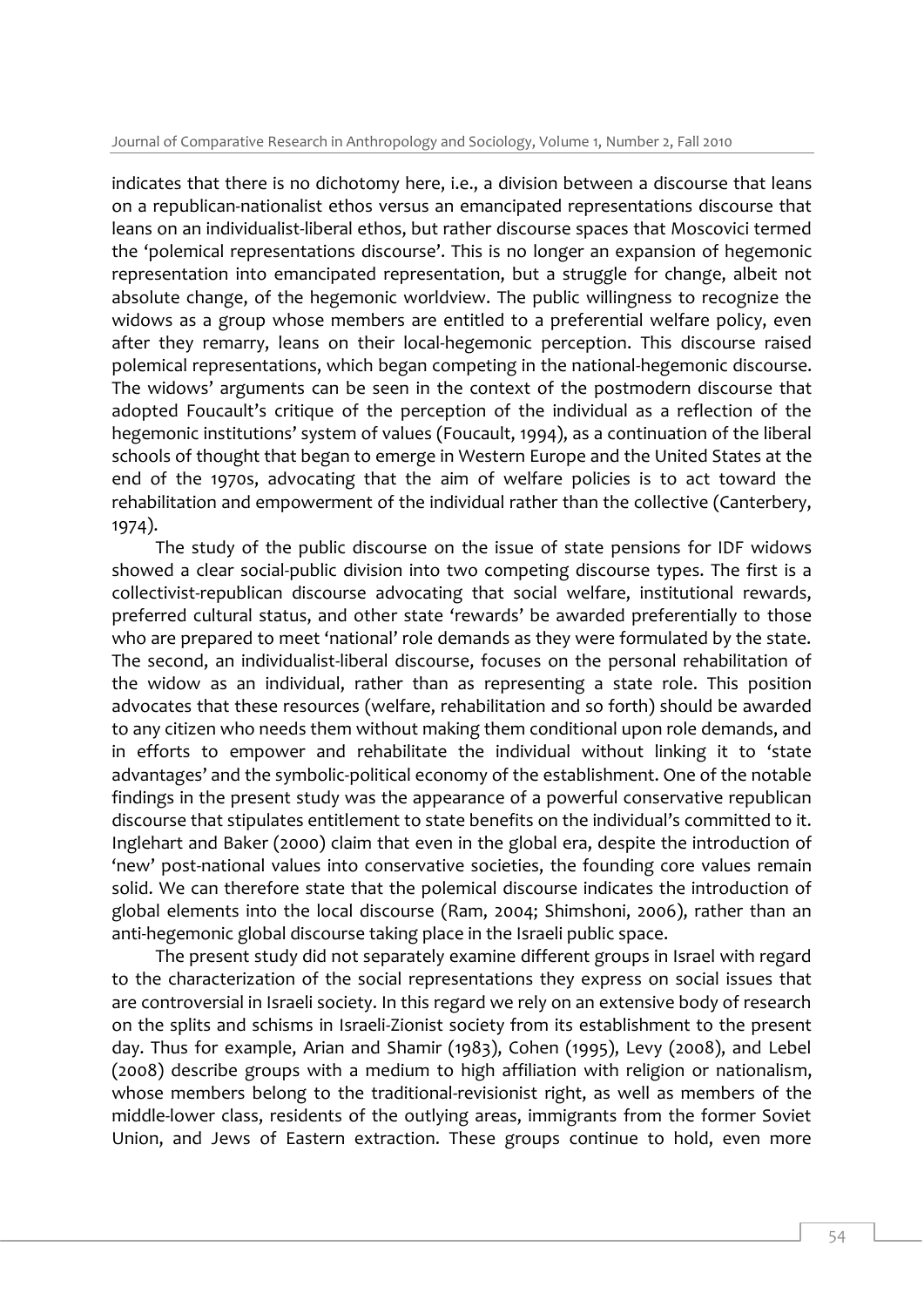strongly, the republican-nationalist perceptions that typified the 'founding elites' from the time of the state's establishment. Facing them is a group whose members are primarily non-religious Israelis of Ashkenazi origin, members of the middle-upper class, who in the early 1980s began to withdraw from the republican discourse toward the liberal discourse, i.e., the human and citizen's rights discourse. Members of this group advanced up the hierarchy of the state and society irrespective of their participation or involvement in national projects. They began to abandon engagement in settlement, the army, education, or immigrant absorption, and to focus on developing their careers, amassing wealth, acquiring academic education, and joining the legal and media arenas, becoming established and gaining strength in society and the public discourse unhindered by their abandonment of national needs. This conveyed a message that the conditions comprising the republican equation are no longer valid and certainly not mandatory. In terms of army-society relations, this message resulted in more and more parents refraining from encouraging their sons to serve in the army in general and in combat units in particular (Almog, 1997; Zrubavel, 2004). It was Peled and Shafir (2005) who identified the beginnings of the decline of the republican discourse and emphasized that this was a process that would lead to the emergence of a 'language of liberal citizenship', in which individuals claim an autonomous space for themselves as a private space existing outside of state interference, and within which state support to which the individual is entitled is not contingent on his contribution to the nation (Rosenhek, 1999).

The present study corroborated the experience that IDF widows have frequently articulated in recent years, whereby Israeli society conveys various, and at times even contradictory, expectations, namely requiring them to maintain their widowhood status as part of the 'National Pantheon', as well as embarking on a new path of personal rehabilitation. In this regard, Nutman-Schwartz, Leichtentritt and Rubin (2005) contend that the over-appropriation of national mourning to the needs of society isolates and excludes the bereaved, and limits their ability to reenter the societal fabric. Moreover, categorization of bereavement results in inefficient distribution of resources and therapy intervention, which is oftentimes incongruent with the needs of the bereaved individual, but is generalized for the group as a whole. The social censure IDF widows experience when they seek to form a new intimate relationship leads them to adopt a wide range of actions – from concealing the relationship to embarking on an overt public and media struggle. These choices indicate that the widows are highly sensitive to the messages conveyed to them by Israeli society. It is the incongruence between the different social representations expressing competing perceptions that leads to the emergence of a polemical discourse wherein the widows find themselves in the eye of the storm, and find it difficult to direct their emotional resources to their rehabilitation in a social environment that is not experienced as containing and supporting.

## **Limitations of the study**

Various groups are not represented in the studied sample, including peripheral groups in Israeli society. Additionally, the present study examined the voices heard in the public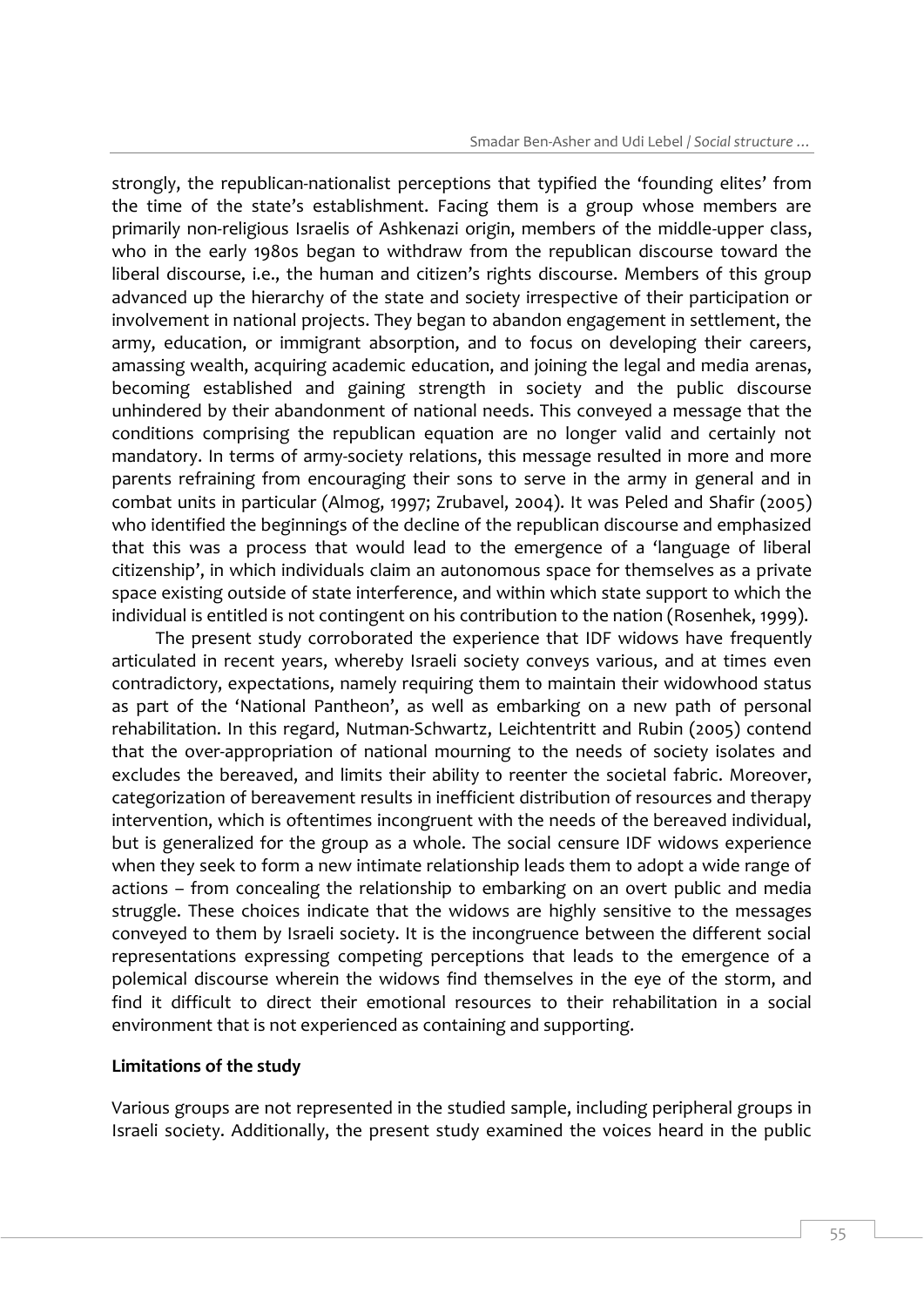Journal of Comparative Research in Anthropology and Sociology, Volume 1, Number 2, Fall 2010

discourse by means of the modern 'marketplace', as talkbacks are frequently referred to (Elkin-Koren, 2002; Goldschmidt, 2006), and despite its advantages, as described in this article, we are also aware of its limitations. We would recommend that voices from different platforms be examined as well, e.g., public leaders, intellectuals, and researchers, that will give expression to a wider range of social discourses in the context of the representation and perception of the status of IDF widows in Israeli society in general, and in the context of forming a new intimate relationship in particular. Additionally, more comprehensive research is evidently called for in order to methodically examine the experience of the widows themselves in light of the conflicting social perceptions presented in the present article. We would also recommend an examination of the social representations the Ministry of Defense workers bring with them into the rehabilitation meetings with the widows, who on the one hand possess professional rehabilitation knowledge regarding the long-term rehabilitation and adjustment processes that continue throughout the widows' life, and at the same time represent the state's position with regard to the currently-held republican representations.

# **Social structure or self rehabilitation: social implications derived from the study findings**

It is precisely because the present study did not examine public opinions on issues at the top of the national agenda, which directly touch upon the overt political schisms (e.g., evacuation of occupied territories, or war and peace policies), that made it possible to identify and neutralize (as far as possible) the values organizing Israeli society that are not influenced by the Israeli-Palestinian or Israeli-Arab conflicts. With regard to IDF widows, the present article seems to indicate that the emerging trends in current social discourse mandate reexamination of what was 'self-evident' in the past. It should be noted that the present study did not seek to examine state policies or actions that are implemented by the Ministry of Defense. Nor did it examine the positions, beliefs, values, and action scenarios of the widows themselves, who overtly articulate their hardships and their demand for personal rehabilitation in accordance with the principles expressed by the liberal streams.

Exposure of the social representations can facilitate rethinking both by government leaders on the scope of the state's obligation to provide IDF widows with financial support, and by many of the widows on the preconditioning of their entitlement to this support. At the same time, the fact that the over-appropriation of national mourning to the needs of society served as a mechanism to exclude the widows, limiting their ability to reenter the societal fabric, has appeared on the Israeli research agenda. It has also been argued that since the welfare and rehabilitation policies associated with support for bereaved families and IDF widows were formulated within republican equation frameworks, they are oftentimes incongruent with the needs of the bereaved individual, but rather with social-hegemonic dictates, that are beginning to be perceived as anachronistic and even non-legitimate. Not only does this policy not advance personal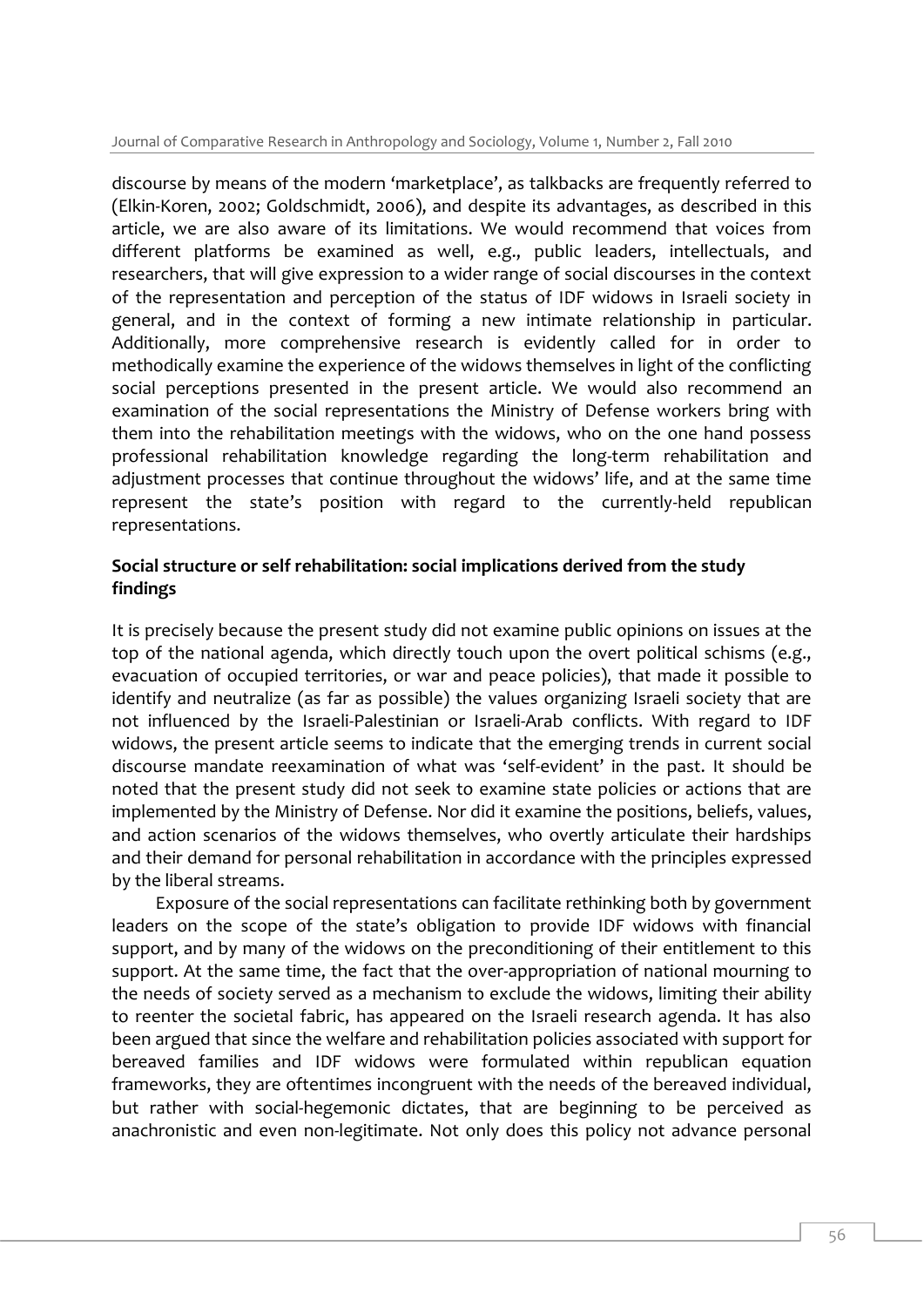rehabilitation, but it may even diminish it by favoring national over individual interests. This is apparently a far broader process than that expressed in the Israeli bereavement arena, and expresses demands by citizens for the state to be removed from its role of shaping 'social facts', alongside a demand for the state's continued commitment toward its citizens, and delegitimization of this commitment being bound up in or contingent on what happens in the private domain (Lebel, 2009a).

In summary, the findings of the present study reinforce the perceptions regarding the latent depth structure of Israeli society; a structure that sustains confrontation and dialogue between the republican discourse of contribution and obligation, and the liberal discourse of rights; between national myth and personal ethos.

# R E F E R E N C E S

Almog, O. (1994). *The Sabra*. Tel Aviv: Am Oved (Hebrew).

- Amir, Y. & Sharon, A. (1979). Factors in the Adjustment of Israeli War Widows. *Megamot*, 25(1), 119-130 (Hebrew).
- Arian, A. & Shamir, M. (1983). The Primarily Political Functions of the Left-Right Continuum. *Comparative Politics*, 15(2), 15-139.
- Avituv, G.A. (1971). *Problems in the Rehabilitation of IDF Widows*. MA Thesis, University of Haifa (Hebrew).
- Ben Asher , S. & Goren, N. (2006). Projective Identification as a Defense Mechanism When Facing the Threat of an Ecological Hazard. *Journal of Psychoanalysis, Culture & Society*, 11, 17-35.
- Berwick, C. (2001). The New New-Media Blitz. *Art News Online*, April, http://www.artnewsonline.com.
- Beyth-Marom, R. (1990). *Research Methods in the Social Sciences*. Tel Aviv: The Open University. Unit 2: Basic Concepts in Scientific Research (Hebrew)
- Brodet, D. et al. (2007). *Brodet Committee Report for the Assessment of the Defense Budget*. State of Israel, The Prime Minister's Office (Hebrew).
- Canterbery, E.R. (1979). Reviewed work(s): Welfare Economics: A Liberal Restatement by Charles K. Rowley & A.T. Peacock. *Southern Economic Journal*, 45, (4), 1304-1307.
- Cattell, R. & Vogelmann, S. (1977). A Comprehensive Trial of the Scree and KG Criteria for Determining the Number of Factors. *The Journal of Multivariate Behavioral Research*, 12, 289- 325.

Cohen, E. (1995). Israel as a Post-Zionist Society. *[Israel Affairs](http://www.informaworld.com/smpp/title~content=t713677360~db=all)*, [1,](http://www.informaworld.com/smpp/title~content=t713677360~db=all~tab=issueslist~branches=1#v1) 203–214.

- Dovi, A. (1993). *Factors Predicting Success in Israeli War Widows' Second Marriage*. MA Thesis, Hebrew University of Jerusalem, School of Social Work (Hebrew).
- Elkin-Koren, N. (2002). The New Intermediaries in the Virtual Marketplace. *Mishpat Umimshal*, 6(2), 365, 415 (Hebrew).
- Fachler, A. (2009). *"Fatherless Father": Characteristics of Attachment, Empathy, and Fatherhood on the Loss of a Father*. Doctoral Dissertation, University of Haifa, Faculty of Social Sciences, Department of Psychology (Hebrew).
- Foucault, M. (2005). *The Archeology of Knowledge*. Tel Aviv: Resling (Hebrew).
- Gamson, A. & Modigliani, A. (1989). Media Discourse and Public Opinion on Nuclear Power: A Constructionist Approach. *American Journal of Sociology*, 95(1), 1-37.
- Gelber, Y. (2008). *History, Memory, and Propaganda*, Tel Aviv: Am Oved (Hebrew).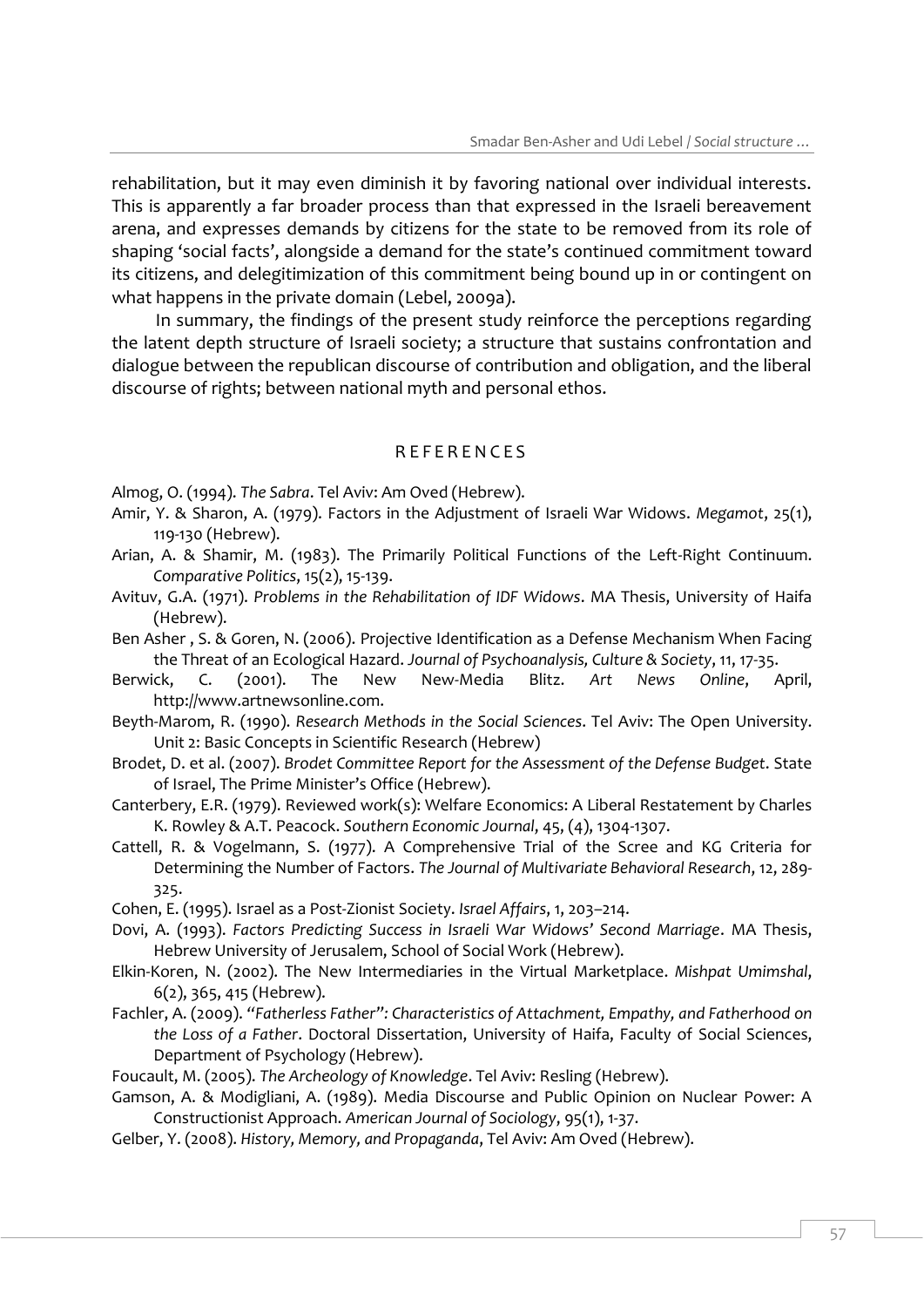Journal of Comparative Research in Anthropology and Sociology, Volume 1, Number 2, Fall 2010

- Goldschmidt, R. (2006). *Talkbacks in Public Discourse in Israel*. Jerusalem: The Knesset Information and Research Center (Hebrew).
- Guttman, L. (1968). A General Nonmetric Technique for Finding the Smallest Coordinate Space for a Configuration of Points. *Psychometrika*, 33, 465-506.
- Guttman, L. (1988). Eta, Disco, Odisco and F. *Psychometrika*, 53, 393-405.
- Hefernan, K. (2006). Social Work, New Public Management and the Language of "Service User". *British Journal of Social Work*, 36(1), 139–147.
- Home Front Command, The (2006). *Data Report on Internet Website Consumption*. Internet Website Ratings, TIM, http://www.internet-2.org.il.
- Inglehart, R. & Baker, W.E. (2000). Modernization, Cultural Change and the Persistence of Traditional Values. *American Sociological Review,* 65, 19-51.
- Jucker A.H. (2003). Mass Media Communication at the Beginning of the Twenty-First Century: Dimensions of Change. *Journal of Historical Pragmatics*, 4(1), 129-148.
- Kfir, N. (1975). The Rehabilitation Aspect of Commemoration. In *Commemoration and Its Implications: Different Aspects of the Commemoration of the IDF Fallen*. Ministry of Defense/Rehabilitation Division, Soldier's Commemoration Department, 16-21 (Hebrew).
- --- (1989). *Crisis Intervention Verbatim*. Tel Aviv: Am Oved (Hebrew).
- Kuhn, T.S. (1977). *The Structure of Scientific Revolutions, The Porter Institute for Poetics and Semiotics*. Tel Aviv: Siman Kria and Hasafrut, Tel-Aviv University (Hebrew).
- Laron, M. (2003). *"Dear Families": The Bereaved Parents' Battle to Change the Compensation Method in Israel*. Hebrew University of Jerusalem (Hebrew).
- Lebel, U. (2007). *The Road to the Pantheon: Etzel, Lehi, and the Borders of Israeli National Memory*. Jerusalem: Carmel Publishing (Hebrew).
- --- (2008). What they Signified in their Death: Bereavement and Israeli Time in Israel. In Y. Benziman (ed.) *Memory Games: Conceptions of Time and Memory in Jewish Culture*, Jerusalem and Tel Aviv: Van Leer Jerusalem Institute and Hakibbutz Hameuchad, 205-230 (Hebrew).
- --- (2008). "Restoring Former Glory": The Disengagement as an Attempt to Reshuffle Elites in the Israeli Army and Society. In H. Misgav & U. Lebel (eds.) *In the Shadow of the Disengagement: Strategic Dialogue in Crisis*. Netanya and Jerusalem: Carmel Publishing and Netanya Academic College, 207-232 (Hebrew).
- Lebel, U. & Ronel, N. (2006). An Anatomy of Rage and Loss: Political Psychology of Bereavement: A Comparative Study of Bereaved Parents who Became Public Initiators. *Social Issues in Israel*, 2, 116-142 (Hebrew).
- Lebel, U. (2009a). The Glocalization of Bereavement: Bereaved Families, Discourse of Economics, and the Hierarchy of Casualties. In G. Caforio, (ed.), *Military Sociology Essays in Honour of Charles Moskos*. Bingley, UK: Emerald Group (forthcoming).
- Lebel, U. (2009b). Memory Exclusion as Identity Deletion. *National Identities* (forthcoming).
- Levy, Y. (2003). Social Convertibility and Militarism: Evaluations of the Development of Military Society Relations in Israel in the Early 2000s. *Journal of Political & Military Sociology*, 31(1), 71- 96.
- --- (2008). Violence as a Test of Competitiveness: The Effect of Change in Social Composition of the Army on Weakening the Restraint Mechanisms of Employing Violence in the al-Aqsa Intifada. *Israeli Sociology*, 9(2), 325-355 (Hebrew).
- Levy, Y., Lomsky-Feder, E. & Harel, N. (2007). From "Obligatory" Militarism to "Contractual" Militarism: The Changing Face of Militarism in Israel. *Public Sphere*, 1, 89-116 (Hebrew).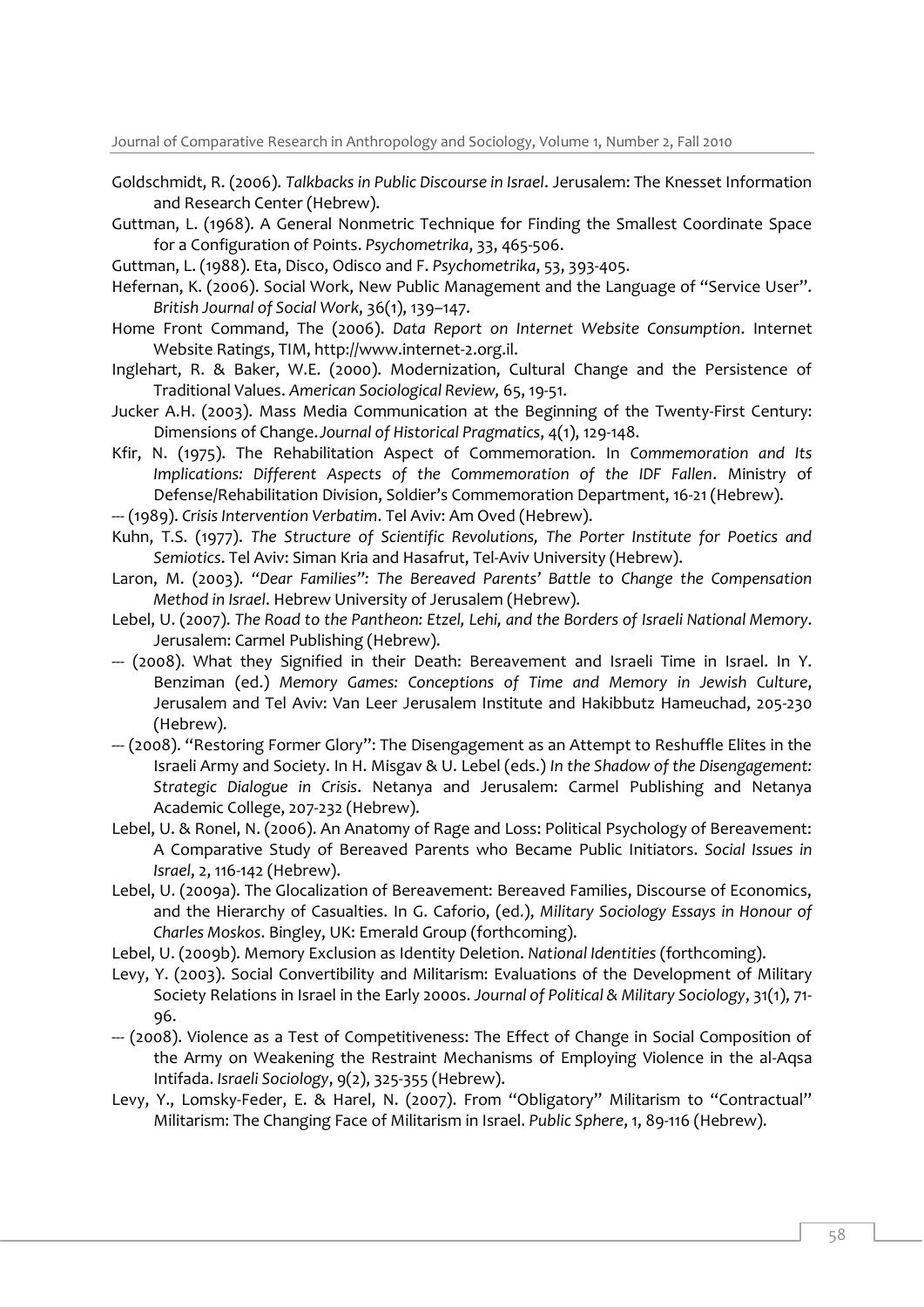- Lievrouw, L.A. (2002). Oppositional and Activist New Media: Remediation, Reconfiguration, Participation. *Participatory Design, Proceedings of the Ninth Conference on Participatory Design: Expanding Boundaries in Design*, Vol. 1. Trento, Italy, 115-124.
- Malkinson, R. & Kushnir, T. (1987). The Helping Hand in Coping with Sudden Loss: The Widows' Perception of the Assistance Provided to Them. *Society and Welfare*, 7(3), 214-232 (Hebrew).

Meikle, G. (2002). *Future Active: Media Activism and the Internet*. London: Routledge.

- Moscovici, S. (1961). *La Psychanalyse: Son image et son public*. Paris: Presses Universitaire de France.
- Moscovici, S. (1976). *Social Influence and Social Change*. London: London Academic Press.
- Moscovici, S. (1984). The Phenomenon of Social Representations. In R.M. Farr & S. Moscovici (eds.), *Social Representations*. Cambridge: Cambridge University Press.
- Moscovici, S. (1993). Introductory Address*. Papers on Social Representations*, 2, 160-170.
- Moscovici, S. (2007[1984]). The Phenomenon of Social Representations. In E. Orr & S. Ben-Asher (eds.) *The Familiar and the Unfamiliar: Social Representations of Israeli Societies*. Sde Boker: Ben-Gurion Institute for the Study of Israel and Zionism, Ben-Gurion University of the Negev, 19-67 (Hebrew).
- Mutz D.C. (2001). The Future of Political Communication Research. *Political Communication*, 18 (2), 231-236.
- Naveh, C. (2008). *The Web as an Israeli Solidarity Environment During the Second Lebanon War (Communications Series in the Second Lebanon War, Publication No. 6)*. Tel-Aviv University, Rothschild Caesarea School of Communication (Hebrew).
- Nutman-Schwartz, O., Leichtentritt, R. & Rubin, S. (2005). *Bereavement, Scaling, and Exclusion in Israel*, Position Paper Presented at the Sderot Conference on Society (Hebrew).
- Peled, Y. & Shafir, G. (2005). *Being Israeli: The Dynamics of Multiple Citizenship*. Tel Aviv: Tel-Aviv University Press (Hebrew).
- Ram, U. (2004). Glocommodification: How the Global Consumes the Local –McDonald's in Israel. *Current Sociology*, 52(1), 11-31.
- Rosenhek, Z. (1999). The Exclusionary Logic of the Welfare State: Palestinian Citizens and the Israeli Welfare State. *International Sociology* 14 (2), 195-215.
- --- (2007). Inclusionary and Exclusionary Dynamics in the Israeli Welfare State: State Building and Political Economy. In H. Herzog, T. Kochavi & S. Selniker (eds.), *Generations, Locations, Identities: Contemporary Perspectives on Society and Culture in Israel. Jerusalem: The Van-*Leer Jerusalem Institute and Hakibbutz Hameuchad (Hebrew).
- Rubin, S. (1999). The Two-Track Model of Bereavement: Overview, Retrospect and Prospect. *Death Studies*, 23(8), 681-714.
- Rubin, S., Malkinson, R. & Witztum, E. (2003). Trauma and Bereavement: Conceptual and Clinical Issues Revolving around Relationships. *Death Studies*, 27, 667-690.
- Shamgar-Handelman, L. (1986). *Israeli War Widows: Beyond the Glory of Heroism*. South Hadley, Mass: Bergin and Garvey.
- Shimshoni, B. (2006). Cultural Borders, Hybridization, and a Sense of Boundaries in Thailand, Mexico, and Israel. *Journal of Anthropological Research,* 62(2), 217-234.
- Witztum, E. (2004). *Spirit, Mourning, and Bereavement*. Broadcast University, Ministry of Defense (Hebrew).
- Yatziv, G. (2003). Israel's Postmodern Condition. *Hevra*, 6, 24-26. Internet edition: http://www.yesod.net/hevra/6/6-11.htm (Hebrew).